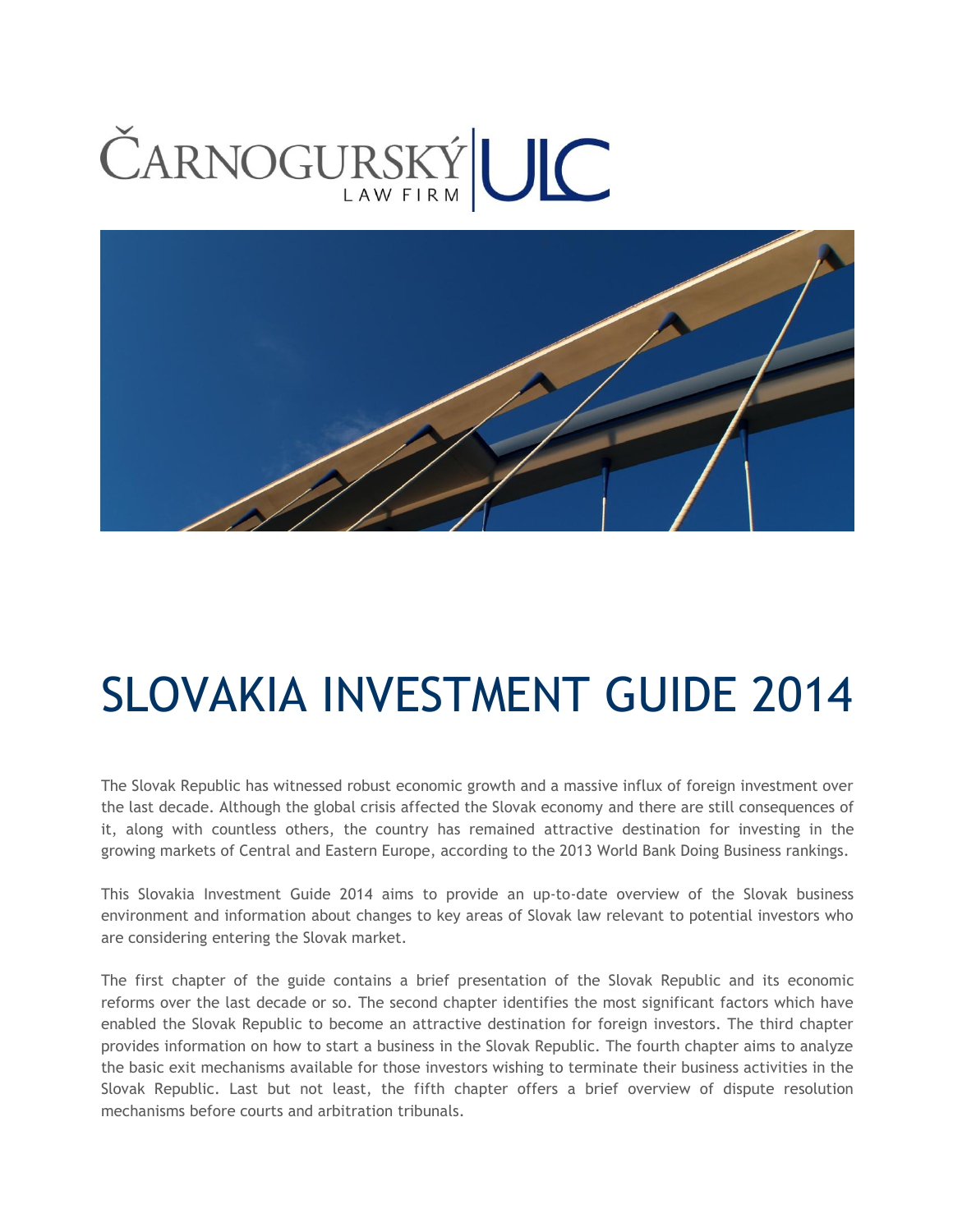## 1. GENERAL OVERVIEW

#### 1.1 BASIC INFORMATION ABOUT THE SLOVAK REPUBLIC

The Slovak Republic covers 49,000 square kilometres and has a population of around 5.4 million. Situated in the heart of Europe, the country shares borders with Poland (508.2 km), Ukraine (98 km), Hungary (679 km), Austria (115 km) and the Czech Republic (251.8 km). Slovakia's capital city, Bratislava, has a population of 471,000 and is situated in the south-west corner of the country, close to the borders with Austria and Hungary and just 65 km from Vienna and 200 km from Budapest.

This strategic location offers a combined market potential of over 350 million customers within a radius of 1,000 kilometres. The Slovak Republic is also considered a gateway to Ukraine and Russia.

Slovakia is a member of the OECD, WTO, NATO, UNESCO, WHO, INTERPOL and a number of other international organizations. On May 1, 2004, the Slovak Republic joined the European Union and, on December 21, 2007, the Schengen area. As of January 1, 2009, the Slovak Republic became a member of the Eurozone and successfully adopted the euro with the conversion rate set at 30.1260 SKK (Slovak crowns)/EUR. On May 1, 2011, all restrictions and quotas on Slovak citizens living and working in other European Union members states were cancelled, meaning that all Slovaks may now work freely anywhere in the union.

The Slovak Republic follows the continental legal system influenced by the French and German legal systems and, in recent years, by European law.

#### 1.2 RECENT ECONOMIC REFORMS HAVE LED TO GROWTH

The Slovak Republic was something of a latecomer to the economic transformation that swept through Central and Eastern Europe in the 1990s. However, following the general election in 1998 the country implemented a set of structural reforms whereby the main banks and utilities were privatized and fiscal transparency and control was improved significantly. As a result, foreign investors from Europe and the U.S. have obtained important stakes in many of the key formerly state-owned institutions.

The reform process gathered pace after the general election in 2002. The new government introduced extensive and far-reaching reforms affecting many areas, from public finance to employment, education, health and social security. The introduction of a simple, competitive and business-friendly 19% flat tax system, generally considered a cornerstone of the 2004 economic reforms, received global attention.

International observers have increasingly come to praise the depth and speed of the changes and the sharp increase in competitiveness and economic dynamism that have occurred in the Slovak Republic. Among other sources, the 2005 World Bank Doing Business Report rated the Slovak Republic as the world's top reformer in improving its investment climate during the previous year. The OECD's recent Revenue Statistics publication ranked Slovakia's tax take as a percentage of GDP as the 7th lowest amongst all OECD countries in 2009.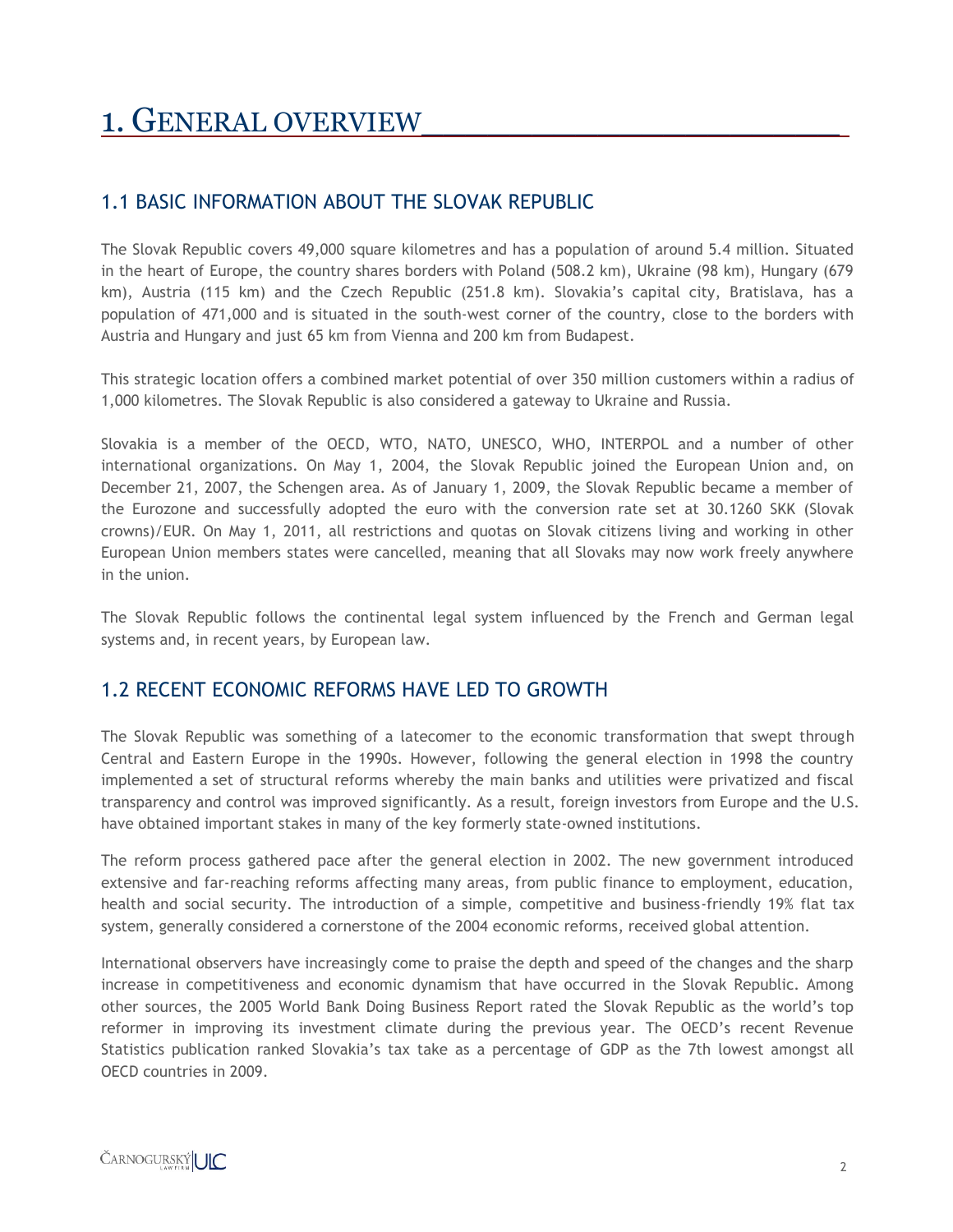Slovakia, despite a relatively difficult year in terms of accumulation of debt, in 2011 remained one of only five EU countries which managed to keep its debt level under  $60\%$  of GDP.<sup>1</sup> The Slovak government, through the Stability Programme of the Ministry of Finance of the Slovak Republic, confirmed its intention to reduce the state budget deficit below 3% by the end of 2013. In 2011 the government budget deficit was 4.9% of GDP, in 2012 it was 4.35%<sup>2</sup> and in 2013 the government was able to maintain the budget deficit under 3 % of GDP. Forecasts for the following years predict a continuing fall in the government budget deficit to 2.4% of GDP in 2014 and 1.9% of GDP in 2015, below the 3% EU limit for deficits.<sup>3</sup>

### 2. THREE MAIN CONCERNS OF FOREIGN INVESTORS\_\_

#### 2.1 BUSINESS-FRIENDLY TAX SYSTEM

#### **2.1.1 Overview of the tax system**

In order to reduce the government budget deficit the new government in December 2012 approved an amendment to Act. No. 595/2003 Coll. on Income Tax which abolished the previously valid 19% flat tax and introduced a progressive personal income tax with two rates. The range of rates was further extended by an additional special tax rate of 5% for selected state officials, an increased rate for legal entities, and by the reintroduction of taxation of dividends. The amendment limits the application of 40% flat expenses for self-employed persons to a maximum of EUR 5,040 per annum and removes the option of flat spending on real estate. The amendment came into effect on January 1, 2013. Since January 1, 2014, Corporate Income Tax in Slovakia has been reduced to 22%.

|                      | Slovakia   | Czech Republic | <b>Hungary</b> | Poland     |
|----------------------|------------|----------------|----------------|------------|
| Corporate Income Tax | 22%        | $19%^{4}$      | 10% / 19%      | 19%        |
| Personal Income Tax  | $19 - 25%$ | 15%            | 16%            | $18 - 32%$ |
| <b>VAT</b>           | 20%7       | 21%            | 27%            | 23%        |

#### TABLE 1: 2014 Basic tax rates in V4 countries

The Slovak tax system comprises direct and indirect taxes. Direct taxes include income tax (personal income tax, corporate income tax) and municipal taxes (real-estate tax, motor vehicles tax, etc.),

 $\overline{\phantom{a}}$  $1$  NBS: Analysis of Convergence of the Slovak economy, July 2011, Page 6.

 $^2$  The Slovak Spectator, Debt exceeds 50% of GDP, Available from :

[http://spectator.sme.sk/articles/view/49856/3/debt\\_exceeds\\_50\\_of\\_gdp.html](http://spectator.sme.sk/articles/view/49856/3/debt_exceeds_50_of_gdp.html) (Accessed: 4.5.2013)

<sup>&</sup>lt;sup>3</sup> COMMISSION STAFF WORKING DOCUMENT Accompanying the document REPORT FROM THE COMMISSION ANNUAL REPORT ON THE COHESION FUND (2011). Available from: [http://eur-](http://eur-lex.europa.eu/LexUriServ/LexUriServ.do?uri=SWD:2012:0362:FIN:EN:HTML)

[lex.europa.eu/LexUriServ/LexUriServ.do?uri=SWD:2012:0362:FIN:EN:HTML](http://eur-lex.europa.eu/LexUriServ/LexUriServ.do?uri=SWD:2012:0362:FIN:EN:HTML) (Accessed:14.3.2013)

<sup>&</sup>lt;sup>4</sup> This tax rate was reduced to 19% as of January 2010.

 $5$ The corporate income tax rate is 10% up to HUF 500 million (approx. USD 2.500.000), and 19% above that amount.

 $^6$  The personal income tax rate is 19% for incomes up to 176.8-times the national minimum subsistence level and 25% for income over 176.8-times the national minimum subsistence level.

 $7$  Value added tax was increased to 20% with effect from January 1, 2011. The government has said that Slovak VAT could reduce back from 20% to 19% if the national deficit continues to fall.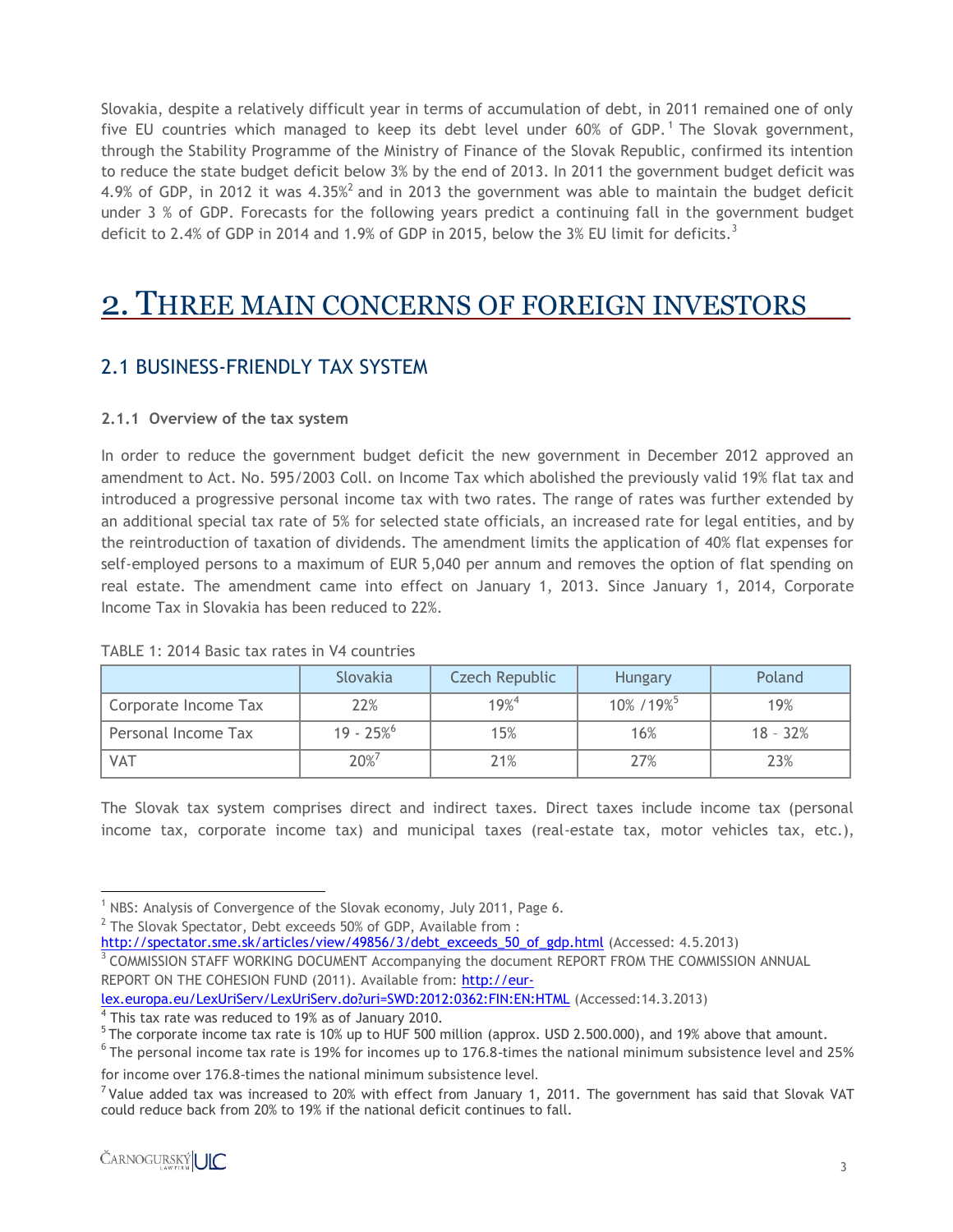whereas indirect taxes include value added tax (VAT) and excise duties. Only income tax and VAT will be dealt with in this chapter, as they are the most relevant from an investor's point of view.

#### **2.1.2 Corporate income tax**

According to Article 2 of the Income Tax Act, corporate income tax is levied on legal persons provided their registered office or the place of their effective management is located in the Slovak Republic. The Income Tax Act defines the place of effective management as the place where the managerial and business decisions of statutory and supervisory bodies are adopted. The tax obligation of such legal persons is unlimited and they are, therefore, liable to pay tax on income derived from Slovak sources and also on income derived from sources abroad. Other entities such as permanent establishments ${}^{8}$  have only a limited tax obligation and are, therefore, liable to pay corporate income tax only on income derived from Slovak sources. The tax year does not have to correspond to the calendar year.

Note that the Income Tax Act does not contain any particular provisions on group taxation. Each company must submit a separate tax return.

#### **2.1.3 Personal income tax**

According to Article 2 of the Income Tax Act, personal income tax is levied on natural persons permanently residing in the Slovak Republic or physically present in the Slovak Republic for 183 days or more of a calendar year, either continuously or in total (Slovak tax residents). Slovak tax residents are liable for personal income tax on their worldwide income.

Other natural persons (Slovak tax non-residents) are liable for personal income tax on their Slovak sources of income only. This includes, for example, income from work carried out in the Slovak Republic, income paid by a Slovak company for performing a statutory function in a company, or income from consulting services or similar activities carried out in the Slovak Republic.

#### **2.1.4 Value added tax**

Value added tax is governed by the VAT Act<sup>9</sup>. Slovak taxable entities with their main office, place of business or establishment in Slovakia must register for VAT if their turnover within the previous twelve calendar months exceeded EUR 49,790. Voluntary registration is also possible, but since you achieve the EUR 49,790 turnover, you have no choice - VAT registration it mandatory.

The VAT rate was increased from 19% to 20% as of January 1, 2011. A reduced rate of 10% applies to goods such as books, medical devices, pharmaceuticals and other goods listed in Annex no. 7 of the Law on Value Added Tax. A reduced VAT rate of 6% that had been applied to so-called 'sale of farm goods' was also abolished by the Amendment to the Act on Value Added Tax No. 490/2010 Coll.

l  $8$  Article 16 par. 2 of the Income Tax Act defines a permanent establishment as a permanent place or facility being used either constantly or repeatedly by a foreign company carrying out business activities in the Slovak Republic. It can be either a branch that is registered in the Commercial Register or an unregistered unit that has no legal status. A permanent establishment is also constituted by an activity, place or facility through which a foreign company carries out one-off activities in the Slovak Republic for more than 6 months in any 12 consecutive months.

 $^9$  Act No. 222/2004 Coll. on Value Added Tax.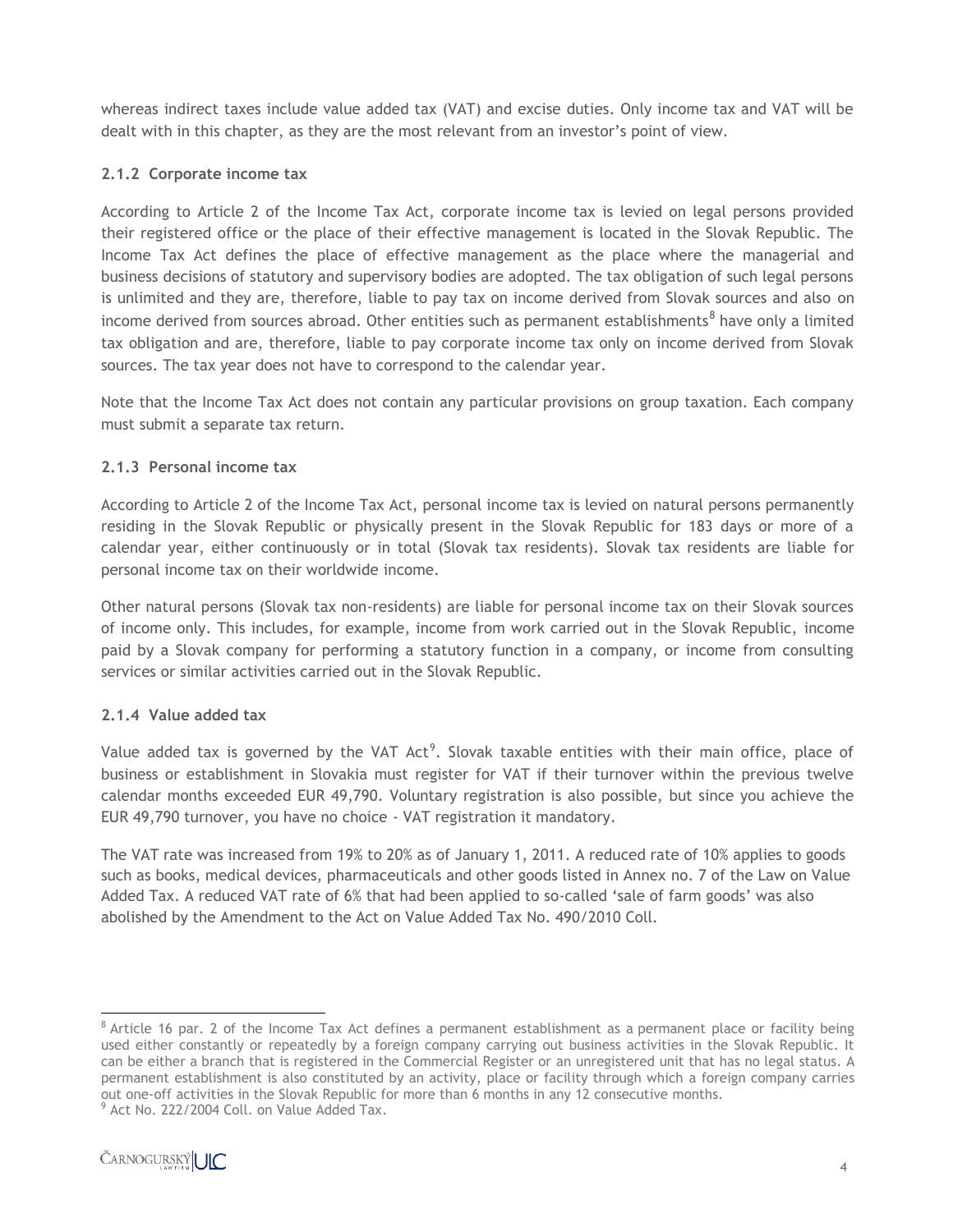#### **2.1.5 Transfer pricing**

According to Article 17 par. 5 of the Income Tax Act, prices between a Slovak entity and its foreign related party must be set at a fair market value for corporate income tax purposes. Otherwise, tax authorities have the right to adjust the tax base and impose penalties if they conclude that arm's-length prices have not been respected.

Article 2 letters n) – r) of the Income Tax Act defines a foreign related party as a foreign party economically or personally related, or a foreign party otherwise connected. Note that such a relationship arises only in cases where the parties have established a business connection solely for the purpose of decreasing their tax base. An economic or personal relationship is defined as one party participating in the equity, control, or management of the other party, or a relationship between two parties which are under the common control or management of another party. Participation in equity or control means a higherthan-25% direct or indirect participation in share capital or voting rights.

#### **2.1.6 Double taxation avoidance treaties**

A tax regime can be modified by double taxation avoidance treaties. To date, the Slovak Republic has concluded such treaties with 64 countries around the world. Tax treaties generally follow the OECD Model Tax Convention.

#### 2.2 ATTRACTIVE INVESTMENT INCENTIVES

#### **2.2.1 Investment incentives under EU law**

Investment incentives are without doubt a serious argument in favour of the Slovak Republic. However, as an EU member country, the Slovak Republic must ensure compliance with EU rules.

One of the fundamental principles of EU law is the promotion of competition within the EU internal market. Therefore, EU member states are prohibited from granting any incentives capable of distorting competition and affecting trade between member states. The concept of state aid is very broad and covers a wide range of direct and indirect public incentives. Investment incentives which seek to attract foreign investors are therefore a priori perceived as distorting competition.

With effect from 1 July 2014 in the programming period 2014 to 2020, there are going to be significant changes of European Regulations (General Block Exemption Regulation, the Regional Aid Guidelines and map of regions of the European Union) governing the granting of regional aid, which will have to be transposed into Slovak legislation. On 22 January 2014, the European Commision approved regional aid map specifying the maximum amount of investment aid applicable to investment projects carried out in different regions of the Slovak Republic with effect from 1 July 2014 to December 2020. Following the registered increase in GDP, compared with the European average GDP, the maximum aid intensity is going to be reduced by 15 % in all regions of Slovak republic except region of Bratislava, in which regional aid continues not to be granted. The table below shows the changes of the maximum intensity of investment aid for individual regions in the programming period 2014 – 2020.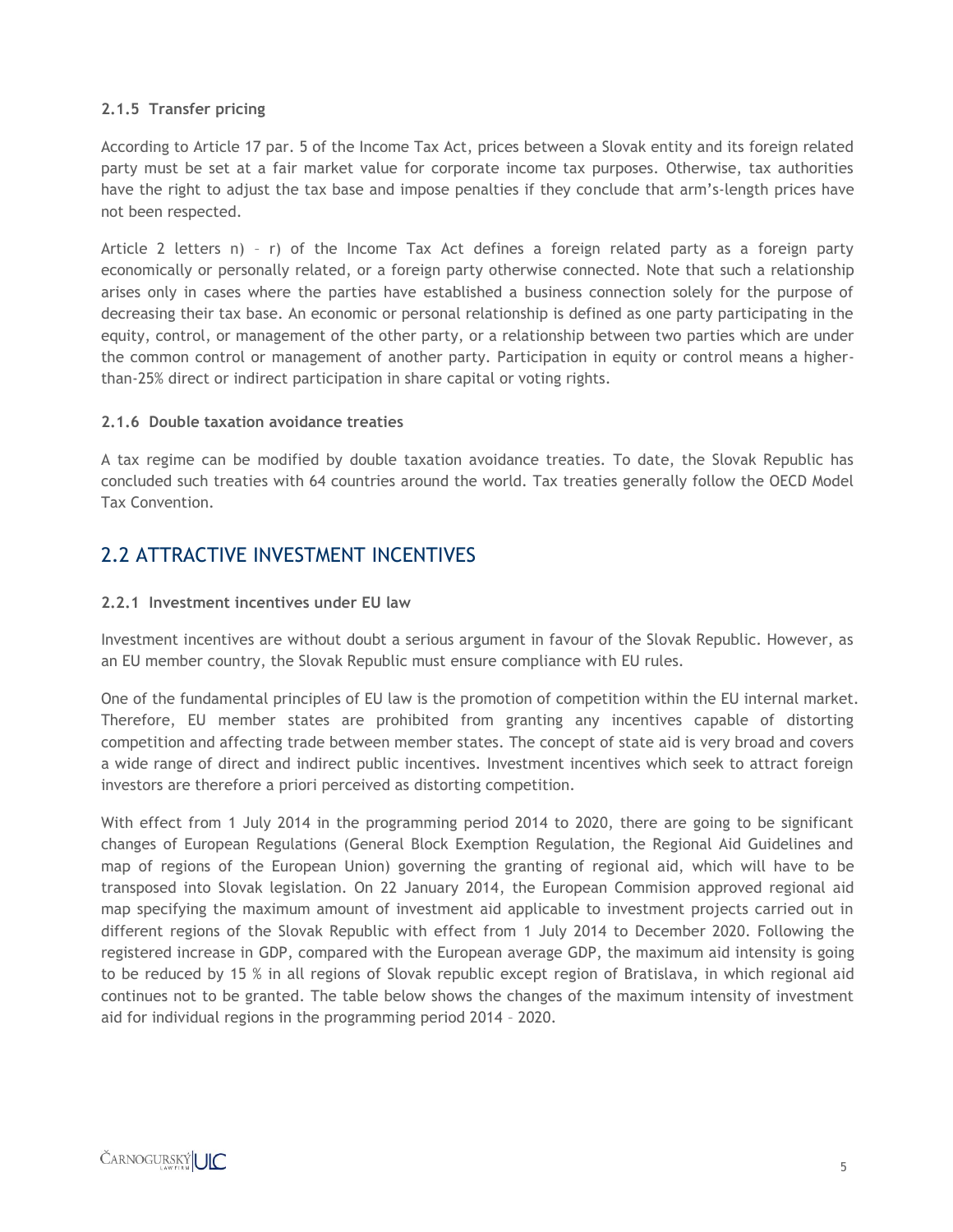| <b>Bratislava</b> | 0%  |
|-------------------|-----|
| Western Slovakia  | 25% |
| Central Slovakia  | 35% |
| Eastern Slovakia  | 35% |

TABLE 2: Percentage of investment which can be covered by investment incentives

However, the promotion of competition within the internal market is not the only relevant EU policy. The EU has set as an objective the improvement of the standard of living in poor regions and the elimination of regional disparities. This and other policies have led to a number of exemptions to the principle of prohibition of state aid. The key exemption for an investor is probably the exemption of aid to promote economic development in areas where the standard of living is abnormally low or where there is serious unemployment compared to the EU average. Regional aid differs from other categories of aid as it is restricted to specific geographical areas and specifically aims to encourage the economic development of those areas by providing support for investment and job creation.

As the granting of aid is linked to the region where the investment takes place, the European Commission has determined which regions are entitled to receive aid and the amount of aid each of those regions may receive (see TABLE 2). The percentage of the investment incentive is increased by 10% in the case of medium-sized enterprises<sup>10</sup> and by 20% in the case of small enterprises<sup>11</sup>. However in the case of largescale investments<sup>12</sup> this percentage is decreased depending on the size of the investment.

#### **2.2.2 Investment incentives under Slovak law**

Until recently, the Slovak Republic had a mostly unstructured approach to investment incentives. Generally, the type and the amount of incentives received and the conditions the investor had to meet to receive them were determined by negotiation between the government and the investor. Such a system provided a great deal of flexibility, attractive for investors wanting to structure their projects in a particular way, but lacked transparency and certainty.

On January 1, 2008, a new Investment Incentives  $Act^{13}$  came into force. The Investment Incentives Act recognizes four basic categories of investment projects entitled to investment incentives: manufacturing, technology centres, centres of strategic services, and tourism. Within each category, investors can apply for the following investment incentives: a cash subsidy for the acquisition of long-term tangible and intangible assets, corporate income tax relief, contributions for newly created jobs, and the transfer of real estate at a reduced price.

The legal conditions for obtaining investment support have achieved an enhanced formal status via the amendment of provisions in the Investment Incentives Act.<sup>14</sup> An entrepreneur who would like to receive

 $\overline{\phantom{a}}$  $10$  Defined as an enterprise with fewer than 250 employees and either annual turnover not exceeding EUR 50 million or annual balance sheet total not exceeding EUR 43 million.

<sup>&</sup>lt;sup>11</sup> Defined as an enterprise with fewer than 50 employees and annual turnover and/or balance sheet total not exceeding EUR 10 million.

 $12$  Investment projects with eligible expenditures of at least EUR 50 million.

<sup>&</sup>lt;sup>13</sup> Act No. 561/2007 Coll. on Investment Incentives.

<sup>&</sup>lt;sup>14</sup> Regulation of the Ministry of Finance of the SR No. 70/2013 Coll. on April 10, 2013, amending and supplementing Act no. 561/2007 Coll. on Investment Aid.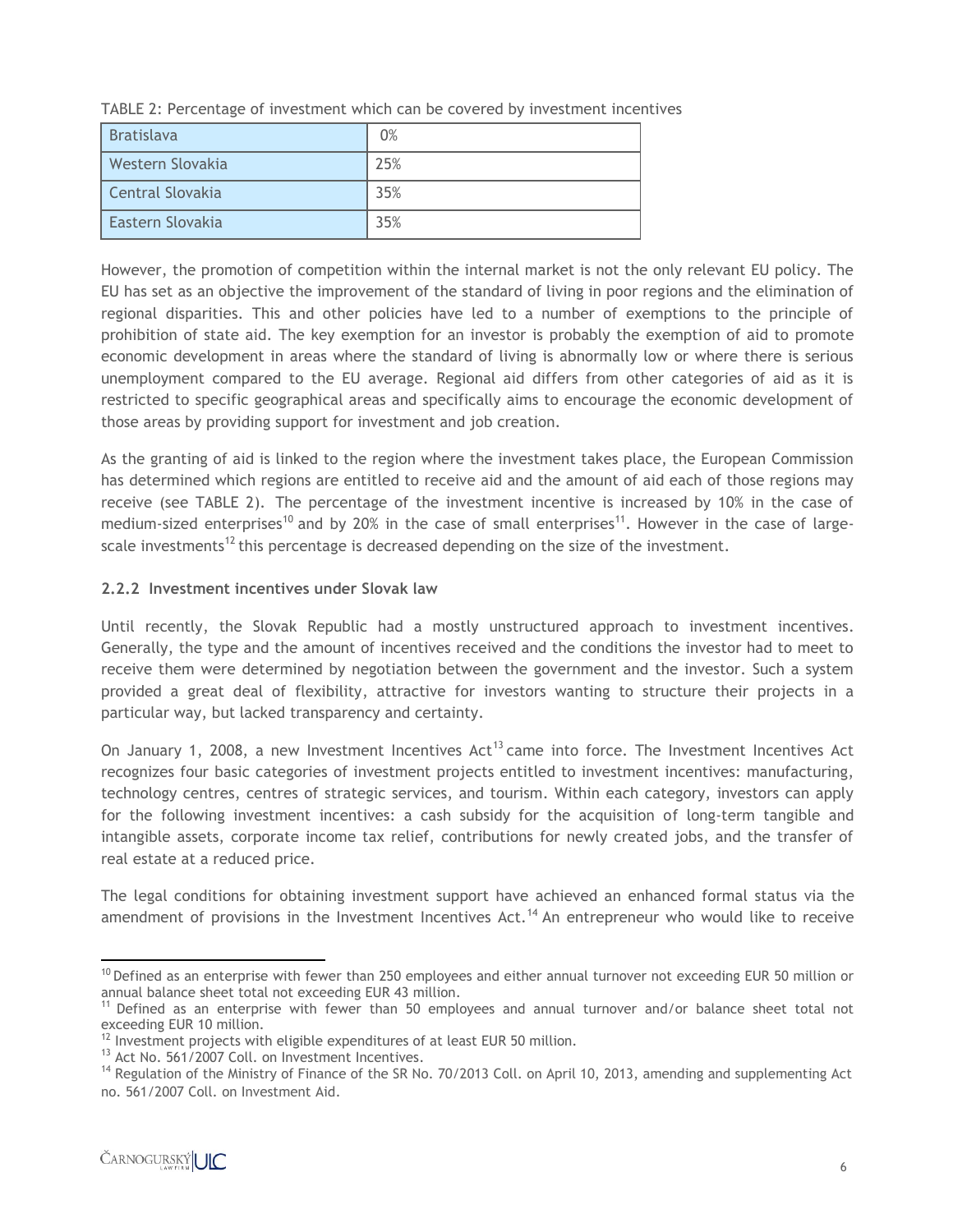investment support in the industrial production sector must, in accordance with the provisions of article 1, par. 4 of the Act on Investment Incentives, fulfil the conditions defined by that law, for example:

- a) Procure tangible fixed assets and intangible assets in the amount of at least EUR 10,000,000, of which at least 50% (EUR 5,000,000) must be covered by the equity of a legal person or the property of a natural person – entrepreneur;
- b) procure new production technology and equipment that is intended for manufacturing purposes with a value of at least 60% of the total value of acquired tangible and intangible assets, and meet other conditions mentioned in the amendment;
- c) ensure that production, operations, processes, buildings and processing equipment comply with environmental protection in accordance with special regulations;
- d) carry out the investment project in one place, by one place understand a summary of the properties that make up one corporate land;

#### **It is necessary to point out that:**

- If the investment project is to be implemented in a district where the unemployment rate for the calendar year immediately preceding the calendar year in which the investment plan was delivered to the Ministry was higher than the national unemployment rate in Slovakia, the sum of EUR 10,000,000 referred to in point c) above shall be reduced to EUR 5,000,000, of which at least EUR 2,500,000 must be covered by the equity of the entity or come from the entrepreneur's own resources;
- If the investment project is to be implemented in a district where the unemployment rate for the  $\bullet$ calendar year immediately preceding the calendar year in which the investment plan was delivered to the Ministry was at least 50% higher than the national unemployment rate in Slovakia, the sum of EUR 10,000,000 referred to in point a) above shall be reduced to EUR 3,000,000, of which at least EUR 1,500,000 must be covered by the equity of the entity or come from the entrepreneur's own resources;
- If the investment project is to be implemented by a small or medium-sized enterprise, the above amounts are reduced by half.

In light of the above it may be concluded that the small-business sector operating in industry has more favourable conditions for receiving investment aid. Investment support also applies to other sectors of the economy, not only industrial production. In order to clarify the law on investment assistance the table below indicates the minimum value of fixed assets that must be procured in other sectors.

| The lowest level                                        | Investment support areas |                          |                              |                          |  |  |  |  |  |
|---------------------------------------------------------|--------------------------|--------------------------|------------------------------|--------------------------|--|--|--|--|--|
| of assets needed<br>to attract<br>investment<br>support | Industrial production    | Technology centres       | Strategic support<br>centres | Tourism                  |  |  |  |  |  |
| €14,000,000                                             | €7,000,000               | ٠                        |                              |                          |  |  |  |  |  |
| €10,000,000                                             |                          | ٠                        |                              | €5,000,000               |  |  |  |  |  |
| €7,000,000                                              | €3,500,000               | ٠                        |                              |                          |  |  |  |  |  |
| €5,000,000                                              |                          | ۰                        |                              | €2,500,000               |  |  |  |  |  |
| €3,500,000                                              | €1,750,000               | ٠                        | $\overline{\phantom{a}}$     |                          |  |  |  |  |  |
| €3,000,000                                              | ۰                        | $\overline{\phantom{a}}$ | $\overline{\phantom{a}}$     | €1,500,000               |  |  |  |  |  |
| €500,000                                                |                          | €250,000                 | $\overline{\phantom{a}}$     |                          |  |  |  |  |  |
| €400,000                                                | ۰                        |                          | €200,000                     | $\overline{\phantom{a}}$ |  |  |  |  |  |

TABLE 3: Minimum equity investment in comparison with investment support.

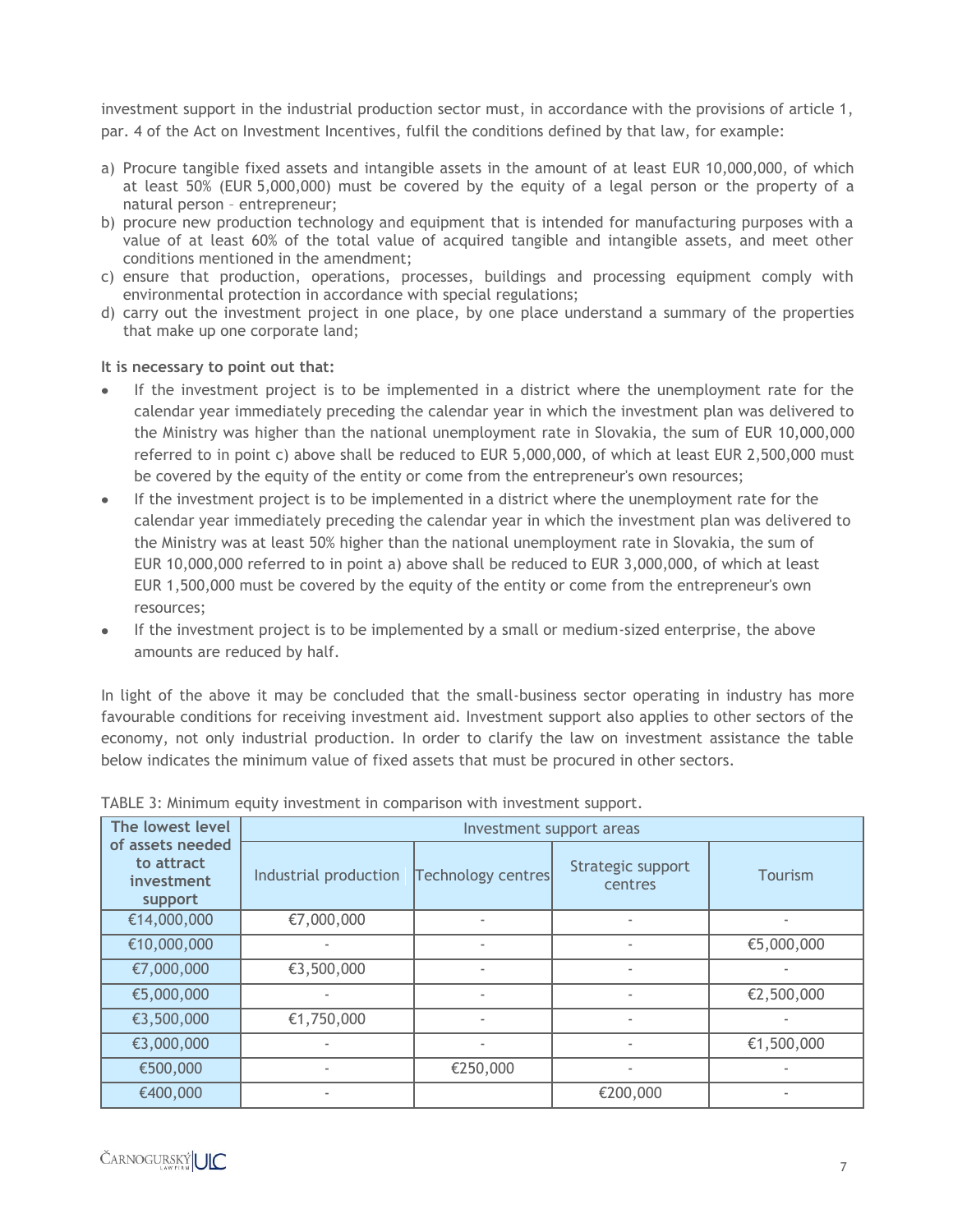Source: Statistics Office of the European Communities and NBS analysis of the Slovak economy's convergence. This data is of an informative nature only.<sup>15</sup>

In the case of technology centres investment incentives may be used only for the development of new technology centres or for the expansion of existing centres, and on condition that the investor makes an investment of at least EUR 500,000 in the acquisition of tangible or intangible assets<sup>16</sup> and that at least 70% of employees possess an academic degree.

Other common conditions have to be met by the investor. At least 25% of the investor's eligible costs must be financed from sources other than state aid. The investor must start business activities within three years of the date the state aid was granted. And the investor must retain assets that were acquired through investment aid for a period of at least five years.

#### 2.3 LOW-COST AND SKILLED LABOUR FORCE

#### **2.3.1 Labour force availability**

The Slovak Republic has a working population of 2.342 million, with a strong tradition in engineering and mechanical production. The unemployment rate increased from 14% in 2012 to 14,3 % in 2013.<sup>17</sup>

Major regional disparities have developed in Slovakia regarding unemployment rates, with the lowest being in the more developed west of the country (Bratislava, Trnava and Trencin regions) and the highest in central and eastern Slovakia (Banska Bystrica, Kosice and Presov regions). This phenomenon can be partially explained by the fact that the influx of FDI has been heavily concentrated in the western regions of the country.

|                       | 2004 | 2005 | 2006 | 2007 | 2008 | 2009 | 2010 | 2011                        | 2012 | 2013 |
|-----------------------|------|------|------|------|------|------|------|-----------------------------|------|------|
| Slovakia              | 18.2 | 16.3 | 13.4 | 11.1 | 9.6  | 12.5 | 14.0 | 14,56                       | 14.0 | 14,3 |
| <b>Czech Republic</b> | 8.3  | 7 Q  | 7.2  | 5.3  | 4.4  | 9.2  | 7.0  | $\mathfrak{b},\mathfrak{b}$ |      | 6, 8 |
| Poland                | 19.0 | 17.8 | 13.9 | 9.6  | 7.1  | 11.  | 9.7  | 9,9                         | 10,6 | 10,1 |
| Hungary               | 6.1  |      | 7.5  | 7.4  | 7.9  | 10.3 | 12.0 | 10,7                        | 10,9 | 9,3  |

| TABLE 4: Unemployment rates in V4 countries (in %) |  |  |  |
|----------------------------------------------------|--|--|--|
|                                                    |  |  |  |

Source: Statistics Office of the European Communities and analysis of the Slovak economic convergency by NBS.

l

 $^{15}$  Provisions of articles 4 and 7 of Act No. 561/2007 Coll. on Investment Aid, as amended.

<sup>&</sup>lt;sup>16</sup> At least 50% has to come from the investor's own resources.

<sup>&</sup>lt;sup>17</sup> Nezamestnanosť podľa Výberového zisťovania pracovných síl v roku 2013. Available from: http://portal.statistics.sk/showdoc.do?docid=72311 (Accessed: 01.04.2014).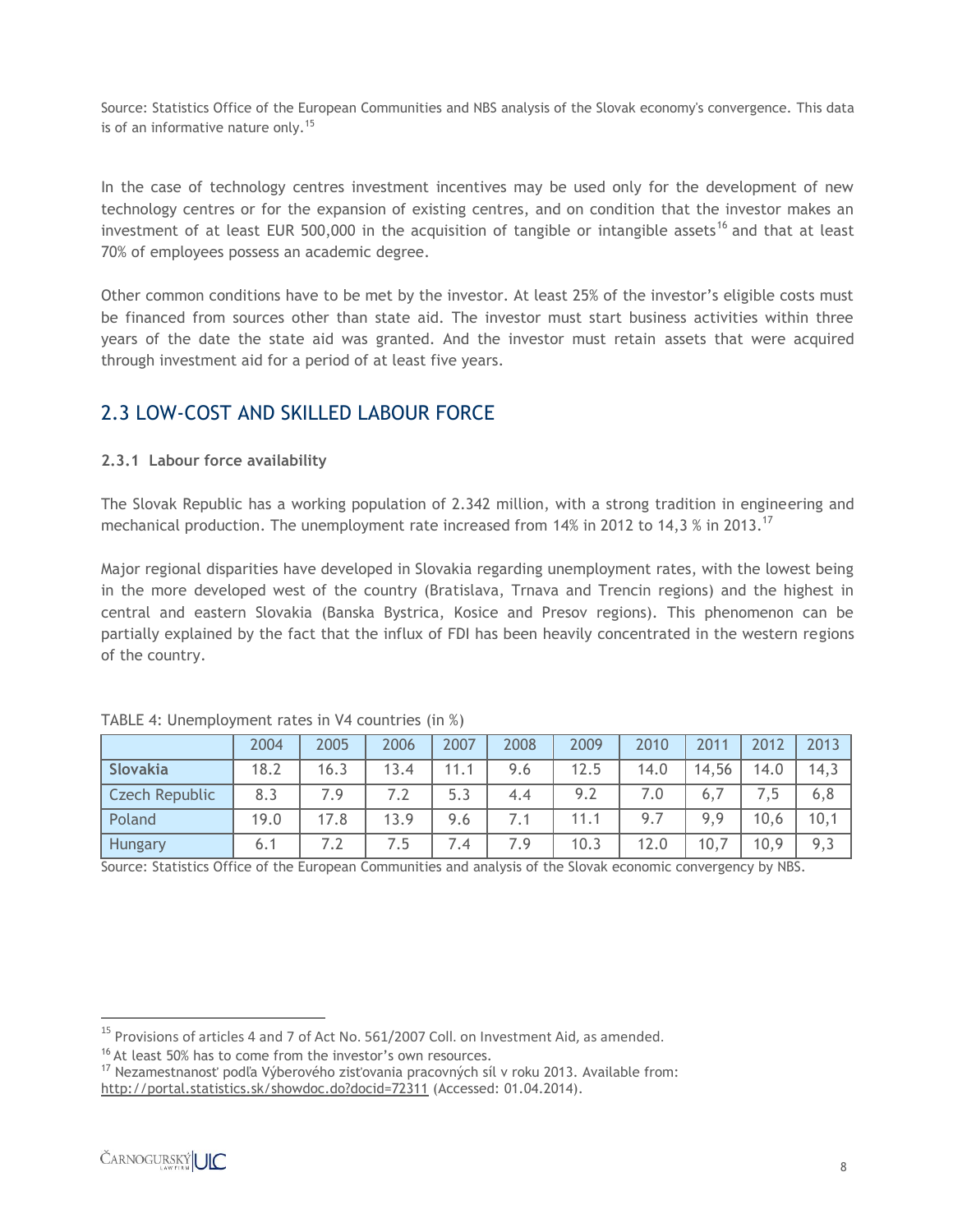|                           | Unemployment Rate (%) |      |      |      |      |        |        | <b>Available Employees</b> |        |        |  |  |  |
|---------------------------|-----------------------|------|------|------|------|--------|--------|----------------------------|--------|--------|--|--|--|
|                           | 2008                  | 2009 | 2010 | 2011 | 2012 | 2008   | 2009   | 2010                       | 2011   | 2012   |  |  |  |
| <b>Bratislava Region</b>  | 3.6                   | 4.7  | 6.1  | 5,8  | 5,6  | 12,400 | 16,300 | 20,900                     | 20,400 | 19,000 |  |  |  |
| <b>Trnava Region</b>      | 6.2                   | 9.1  | 12.0 | 10,6 | 11,4 | 18,300 | 27,500 | 36,600                     | 31,700 | 33,700 |  |  |  |
| <b>Trencin Region</b>     | 4.7                   | 7.3  | 10.2 | 8,7  | 9,0  | 13,900 | 21,400 | 30,700                     | 25,900 | 26,200 |  |  |  |
| Nitra Region              | 8.8                   | 13.0 | 15.4 | 12,5 | 13,3 | 31,700 | 45,700 | 54,100                     | 43,900 | 45,900 |  |  |  |
| <b>Zilina Region</b>      | 7.7                   | 10.6 | 14.5 | 14,3 | 14,3 | 25,900 | 35,400 | 48,700                     | 48,600 | 48,000 |  |  |  |
| <b>B.</b> Bystrica Region | 18.2                  | 18.8 | 18.6 | 17,5 | 18,0 | 59,500 | 59,800 | 60,300                     | 58,000 | 61,000 |  |  |  |
| <b>Presov Region</b>      | 13.0                  | 16.5 | 18.6 | 17,8 | 18,3 | 48,700 | 62,400 | 72,000                     | 68,000 | 70,000 |  |  |  |
| <b>Kosice Region</b>      | 13.5                  | 15.5 | 18.3 | 19,6 | 19,7 | 47,200 | 55,800 | 65,800                     | 71,600 | 73,900 |  |  |  |

TABLE 5: Regional unemployment in the Slovak Republic for 2008 - 2012

Source: Statistics Office of the Slovak Republic<sup>18</sup>

#### **2.3.2 Labour costs**

Although productivity rates are similar within the V4 region (i.e. the Visegrad Group, comprising the Czech Republic, Hungary, Slovakia and Poland), labour in Slovakia remains cheaper than in the Czech Republic, and, in spite of a slight increase, comparable to Hungary and Poland. It is approximately four times cheaper than in Western Europe.

|                       | EUR / hour |      |      |      |      |      |      |  |  |  |  |
|-----------------------|------------|------|------|------|------|------|------|--|--|--|--|
|                       | 2007       | 2008 | 2009 | 2010 | 2011 | 2012 | 2013 |  |  |  |  |
| Slovakia              | 6.8        | 7.4  | 7.5  | 7.9  | 8.0  | 8.3  | 8.5  |  |  |  |  |
| Poland                | 6.8        | 7.5  | 6.9  | 7.0  | 7.0  | 7.4  | 7.6  |  |  |  |  |
| <b>Hungary</b>        | 7.1        | 7.6  | 7.6  | 7.3  | 7.3  | 7.5  | 7.4  |  |  |  |  |
| <b>Czech Republic</b> | 7.9        | 8.1  | 9.6  | 10.0 | 9.9  | 10.6 | 10.3 |  |  |  |  |
| France                | 25.3       | 29.2 | 32.9 | 33.1 | 33.1 | 34.2 | 34.3 |  |  |  |  |

TABLE 6: Labour costs in selected European Union countries

Source: Statistics Office of the European Communities

Great disparities exist in labour costs between particular Slovak regions, with the highest costs being in Bratislava and Kosice regions and the lowest in Presov, Nitra and Banska Bystrica regions.

#### **2.3.3 Labour law overview**

The revision of the Labour Code which came into effect on 1 January, 2013 are still valid and has resulted in the following changes: fixed-term employment can be agreed for a maximum of two years, and extended or renewed a maximum of 2 times within a period of two years; the possibility to extend probation periods via a collective agreement has been abolished; a maximum probation period of three months and a maximum of six months for a chief executive, authorized representative or statutory body member is now set by law; night work is defined as work performed between 10pm and 6am; and average weekly working time including overtime cannot exceed 48 hours over four consecutive months.

 $\overline{\phantom{a}}$ <sup>18</sup> Nezamestnanosť. Available from: <http://portal.statistics.sk/showdoc.do?docid=1801> (Accessed on: 01.04.2014).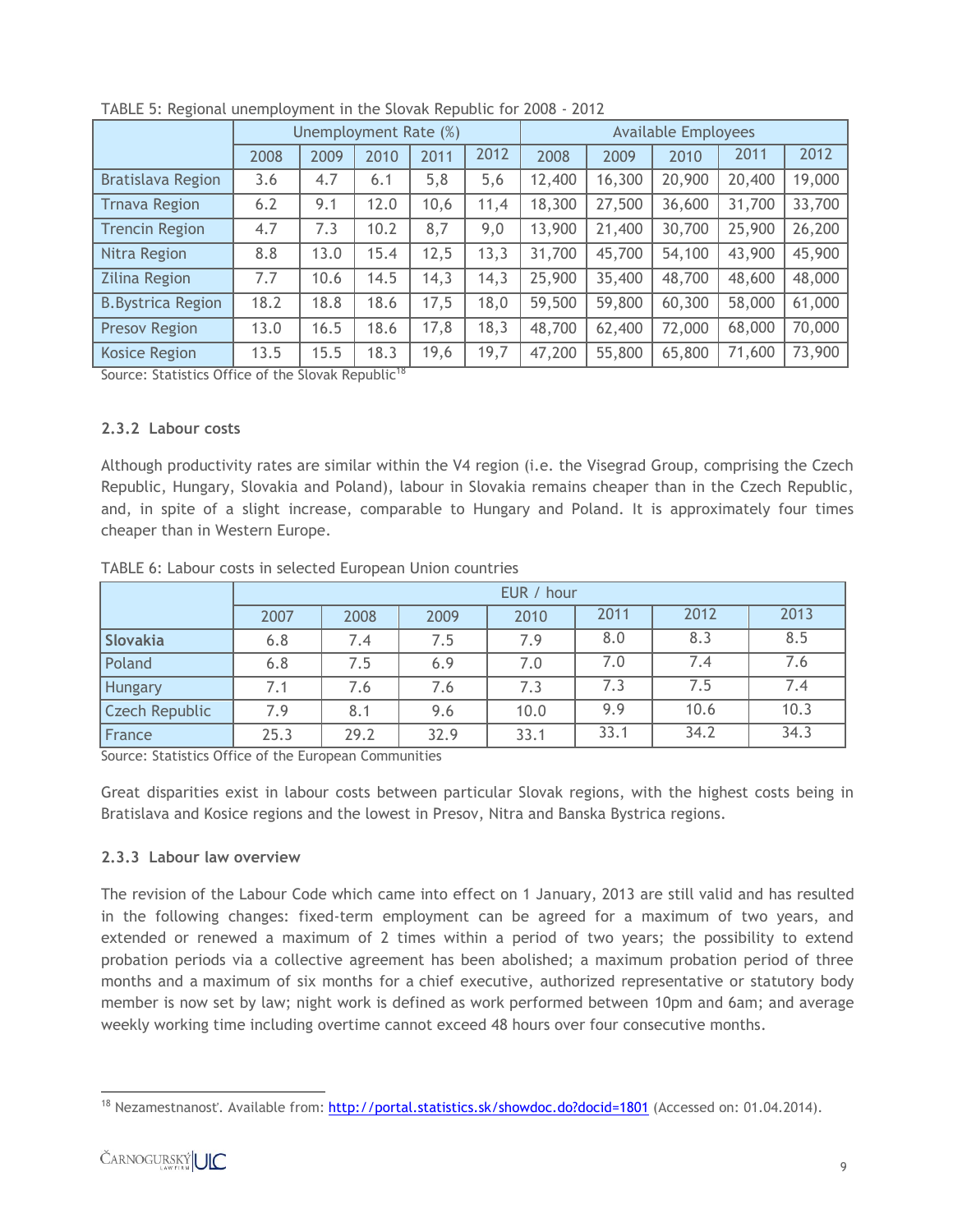According to Article 42 par. 1 of the Labour Code<sup>19</sup>, employment relations shall be established by written employment contracts between an employer and employees. Besides an employment contract, the Labour Code recognizes three other contract types: work performance contract<sup>20</sup>, work activities contract<sup>21</sup> and temporary student job contract<sup>22</sup>. These contracts are of minor importance and therefore will not be dealt with in this chapter.

According to Article 85 par. 5 of the Labour Code, the maximum weekly working time is 40 hours, although in some particularly arduous or hazardous occupations the figure may be lowered to 33.5 hours. Overtime work shall not exceed 8 hours per week over a period of more than 4 consecutive months. In the event that an employer has a different agreement regarding overtime this cannot be agreed for a period longer than 12 consecutive months or 150 hours<sup>23</sup> in a calendar year.

According to Article 59 par. 1 of the Labour Code, an employment contract can be terminated subject to the mutual agreement of the parties, immediate termination, termination by notice a during a probationary period.

According to Article 68 par. 1 of the Labour Code, the employer may terminate an employment contract immediately only in the event that the employee in question has been convicted of an intentional criminal act or a serious breach of discipline. The opportunities for an employee to terminate an employment contract immediately are limited to exceptional circumstances.

The notice period must, according to the Labour Code, be at least one month. This applies only to employees who have worked for their employer for less than one year. In cases where an employee who was employed for more than one but less than 5 years is made redundant, he/she is eligible for a notice period of two months. If an employee has been employed for more than five years, his/her notice period is 3 months.

By contrast, an employer may only give notice to an employee for one of the reasons expressly stipulated in the Labour Code. Article 63 stipulates the following reasons:

- a) Employer's business or part thereof is wound up or relocated;
- b) Employee is made redundant by virtue of a change in duties, technical equipment, reduction in the number of employees with the aim of increasing work efficiency, or other organisational changes;
- c) According to medical assessment, the employee has lost the ability to perform his/her previous work due to his/her health conditions;

 $\overline{\phantom{a}}$ <sup>19</sup> Act No. 311/2001 Coll. the Labour Code.

<sup>&</sup>lt;sup>20</sup> According to Article 226 of the Labour Code a work performance contract may be concluded only for performance of specific work or a specific work task and only on condition that the anticipated extent of work does not exceed 350 hours in a calendar year.

 $21$  According to Article 228a of the Labour Code a work activities contract may be concluded only if work activities do not exceed 10 hours per week.

 $^{22}$  According to Article 227 and 228 of the Labour Code a temporary student job contract may be concluded only if work activities do not exceed 20 hours per week. The contract has to be concluded in writing.

 $23$  An employee who performs medical professional work under a special regulation may, after agreement with employees' representatives, be permitted to work an additional 100 hours of overtime per calendar year. Zamestnancovi, ktorý vykonáva zdravotnícke povolanie podľa osobitného predpisu, možno po dohode so zástupcami zamestnancov nariadiť ďalšiu prácu nadčas v rozsahu najviac 100 hodín v kalendárnom roku.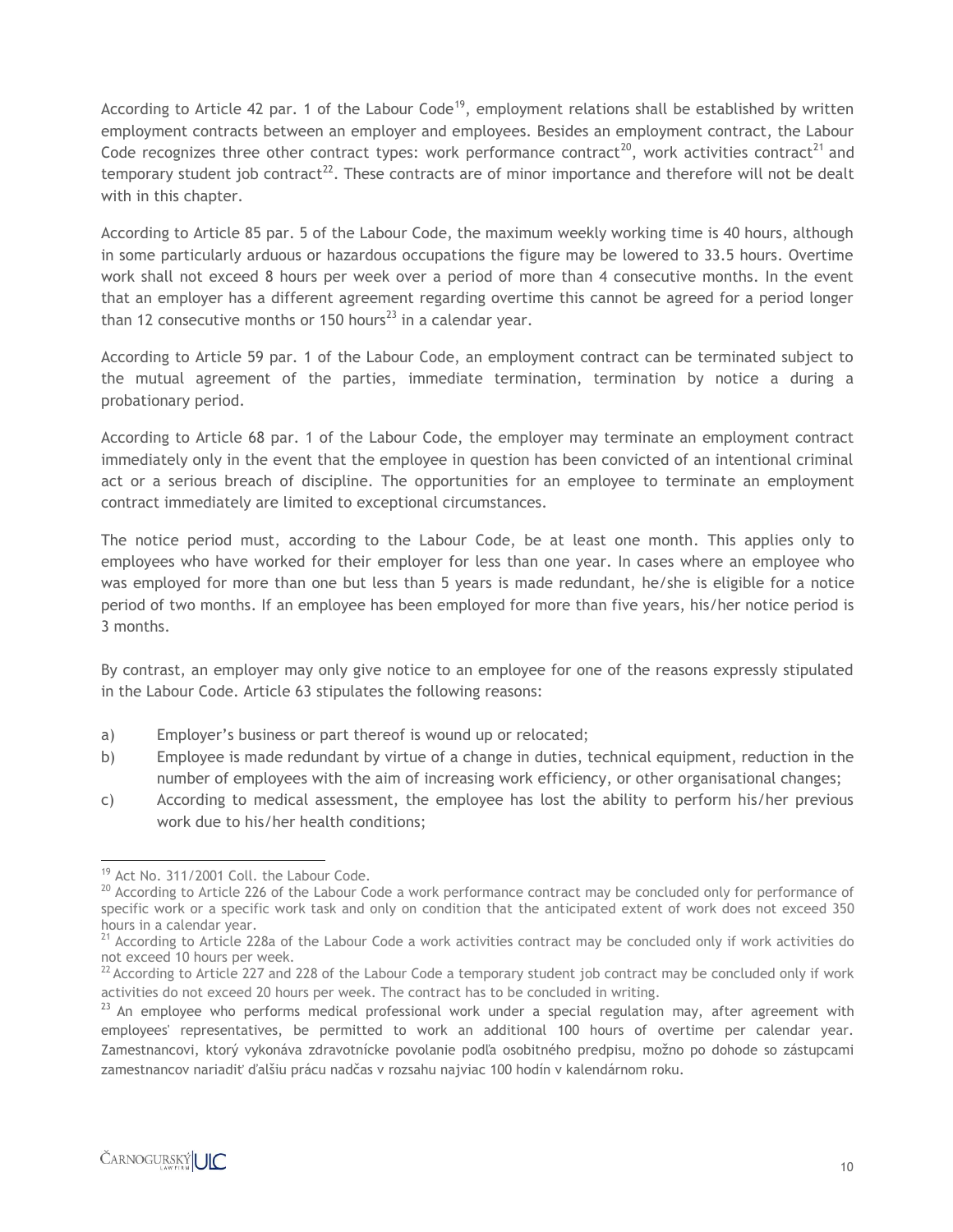- d) Employee does not meet legal requirements for due performance of the agreed work;
- e) Employee does not duly fulfil his/her work tasks, even though he/she was instructed by the employer to rectify insufficiencies, in writing, twice within a period of 6 months;
- f) Employee commits a serious breach of discipline;
- g) Employee commits ongoing but less serious breaches of discipline.

Collective redundancy is defined by the law as a situation where an employer terminates an employment relationship for reasons a) and b) as stated above with at least 10 employees over a period of 30 days.

The Labour Code allows overlapping of a notice period and severance pay. An employee is entitled to severance pay in addition to their notice period. Severance pay is determined by length of employment, i.e. the number of years worked by the employee whose employment the employer terminates by giving notice on the grounds referred to in article 63, par. 1, point. a) or point. b) of the Labour Code, or because the employee has lost, because of his health condition, according to medical opinion, the longterm capability to perform his previous work. The employee in question is, upon termination of employment, entitled to severance pay in the amount of at least:

- a) one month's average salary if the employee has worked at least two years and less than five years;
- b) twice their monthly average salary if the employee has worked at least five years and less than ten years;
- c) three times their monthly average salary if the employee has worked at least ten years and less then twenty years;
- d) four times their monthly average salary if the employee has worked at least twenty years

The Labour Code enables employers, on the grounds of objective operational reasons, to use temporary employees assigned to them by the Agency for Temporary Employment. Under the temporary assignment regime, the employer does not have a direct employment contract with such employees. The employees are employed by the Agency for Temporary Employment and subsequently assigned to the employer for an agreed time period. This regime is used by a number of investors during high-season periods to meet increased production targets. The Agency for Temporary Employment may temporarily assign an employee to the user-employer only in the case of an employee employed by the agency. Agency employees can not be temporarily employed via an employment agreement.

## 3. STARTING A BUSINESS

#### 3.1 LIMITED LIABILITY COMPANY

Investors entering the Slovak market may choose between several corporate forms introduced either by the Commercial Code<sup>24</sup>, such as a limited-liability company, joint-stock company, general partnership or limited partnership, or by EU law, such as a European company<sup>25</sup>. A limited-liability company (in Slovak: *spoločnosť s ručením obmedzeným*; abbreviation: *s.r.o.*) is the most commonly used corporate form and is therefore dealt with in detail in this chapter.

 $\overline{a}$ <sup>24</sup> Act No. 513/1991 Coll. the Commercial Code.

 $^{25}$  Council Regulation (EC) No. 2157/2001 of 8 October 2001 on the Statute of a European company (SE).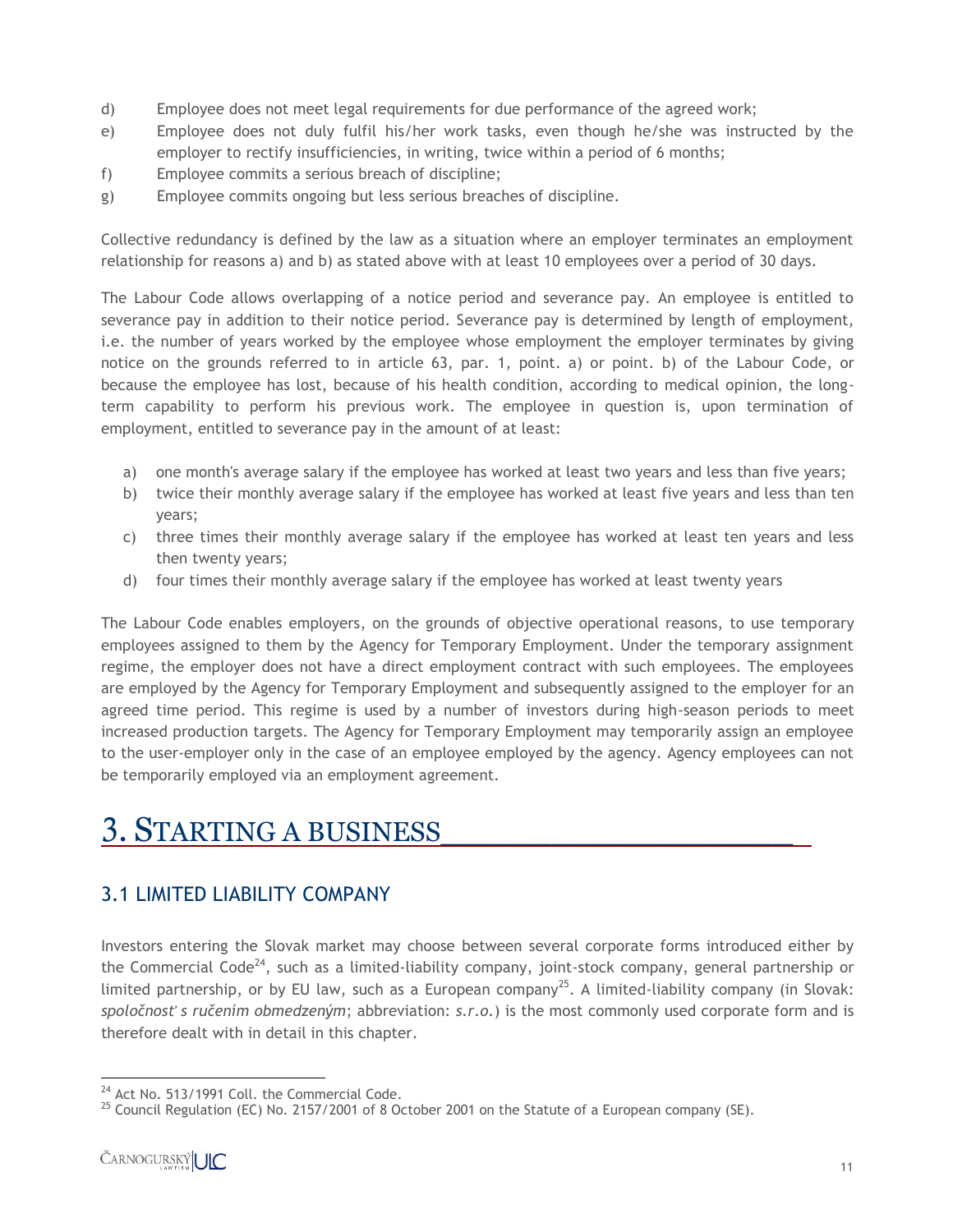Limited liability companies are popular in Slovakia as on one hand they ensure that the member has limited liability in exchange for a relatively small investment into the registered capital, and on the other hand the organisation of a limited liability company is simple.

There are no limitations on foreign investors when it comes to setting up companies. A foreign natural or legal person may establish any form of company either together with other foreign or Slovak persons or alone as a sole shareholder. In this respect, foreign natural and legal persons enjoy the same rights and bear the same obligations as Slovak persons and may not be discriminated against.

According to Article 108 of the Commercial Code, minimum registered capital of EUR 5,000 is required. Article 111 par. 1 requires that at least 50% of the registered capital is paid before the proposal for registration of the company is filed in the Commercial Register.

#### **3.1.1 Establishment**

It may be founded by one or more (up to 50) individuals or legal entities (known as 'partners'). A limited liability company may be established by a sole founder or more founders, either individuals or legal entities, with the maximum number of 50 shareholders. An individual cannot be the sole partner in more than three companies. The founding partners are obliged to draw up a Memorandum of Association describing the company`s activities, partners and their shares, company representatives (executives) and details of the company's reserve fund.

The registered capital must be at least EUR 5,000, with each partner making a minimum contribution of EUR 750. An official appraiser must value non-monetary contributions. At least 30% of each partner's monetary contribution, and in cases of non-monetary contributions at least 50%, must be paid up before the s.r.o. is entered in the Commercial Register. If the s.r.o. is founded by a single entity, the registered capital must be paid up in full.

A limited liability company may be established by a sole shareholder irrespective of whether they are a legal or a natural person. Two restrictions exist in this regard. Firstly, a company owned by a sole shareholder must not be a sole shareholder in another limited liability company. Secondly, a natural person must not be a sole shareholder in more than three companies. The maximum number of shareholders is limited to 50.

The process of establishing a limited liability company is relatively simple and takes about three weeks. Signing of the memorandum of association is followed by acquisition of the necessary trade licences and finally by registration of the company in the Commercial Register of the competent district court. It is important to stress that a limited liability company acquires legal personality status upon its registration in the Commercial Register.

#### **3.1.2 Liability**

A limited liability company is liable for the breach of its obligations with all its assets, while shareholders guarantee for the breach of the obligations of the limited liability company only up to their committed but unpaid contributions to the registered capital registered with the Commercial Register.

The corporate bodies of a limited liability company are the shareholders' meeting, executive director and supervisory board.

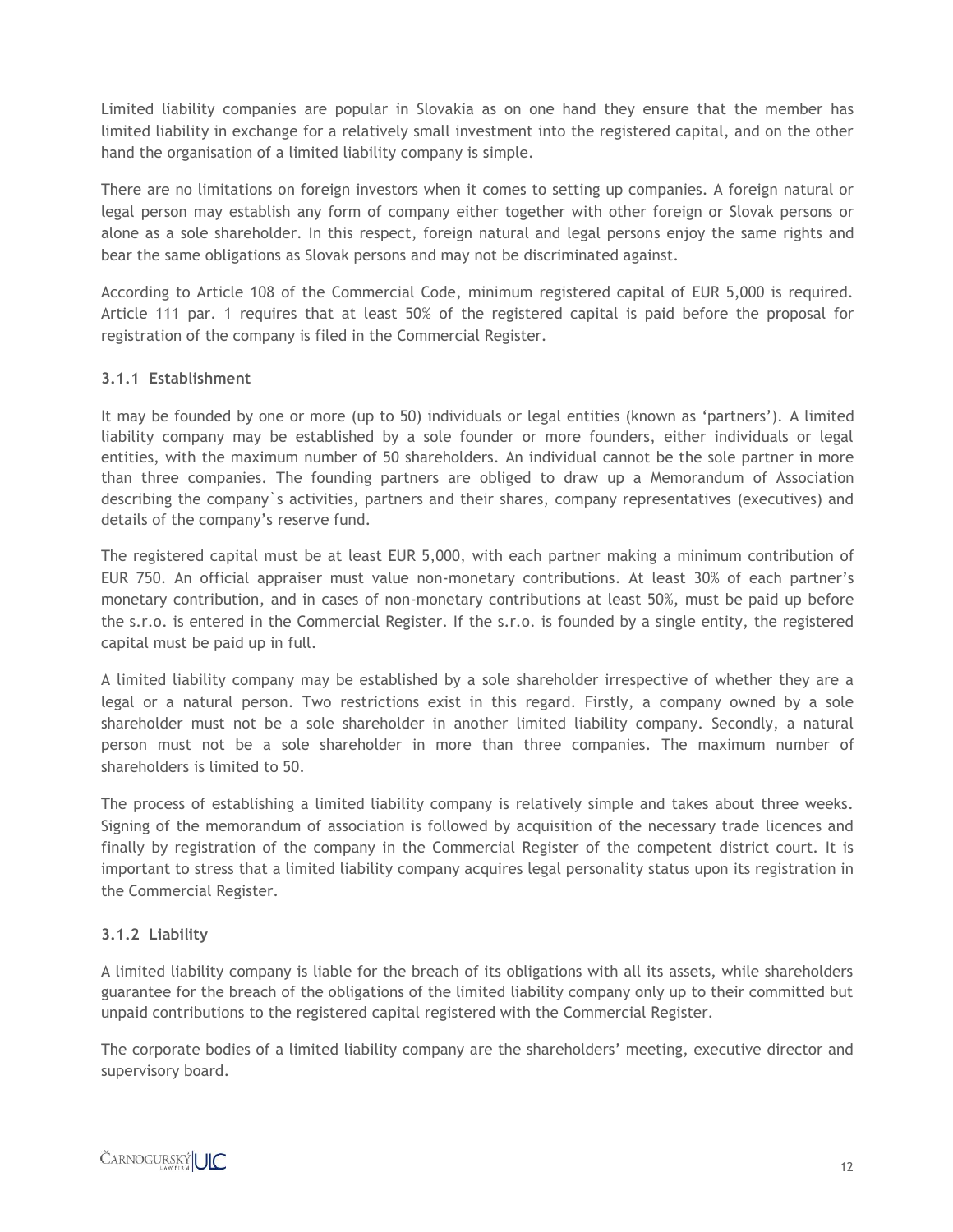#### **3.1.3 Management**

A shareholders' meeting is composed of all shareholders and decides on all major issues including the appointment and dismissal of the executive director, modification of the statutes and memorandum of association, increases and decreases in the registered capital, etc. The Commercial Code contains detailed regulations on how individual sessions are to be convened and organized.

An executive director is a statutory representative of the company. The company may have several executive directors. Only a natural person can be appointed as an executive director. In the event that there are several executive directors, each of them is entitled to act individually on behalf of the company unless stipulated otherwise in the memorandum of association.

Establishment of a supervisory board is optional. The participants may decide to establish a supervisory board in the company's memorandum of association. The supervisory board must be composed of at least three members appointed by the shareholders' meeting.

#### **3.1.4 Reserve fund**

A limited liability company must create a reserve fund at the time and in the amount determined in the foundation agreement (foundation deed), however, at the latest for the year when the company first generated profit. The first contribution to the reserve fund must be at least 5 % of the net profit, however, not more than 10 % of the registered capital; subsequently the company must regularly increase the amount of the reserve fund until it reaches 10 % of its registered capital. Thereafter, the fund must be supplemented annually by a sum stipulated in the Memorandum of Association; however, this sum may not be lower than 5% of net profit. The reserve fund must be supplemented until it reaches the level stipulated in the Memorandum of Association, which must be at least 10% of the registered capital. The reserve fund may be used, to the minimum extent required by law, only to cover the company's losses.

An amendment to the Commercial Code effective from 1 October, 2012 restricts establishment of a limited liability company for persons who have tax arrears or customs duty arrears. This restriction applies to majority share transfers or distribution of shares. In all such cases, the promoter will be required to obtain tax authority consent to the registration of a company in the commercial register.

The tax or customs office, at the request of the taxpayer, shall issue within five working days consent to inclusion in the commercial register if the taxpayer has no tax arrears or customs duty arrears. Such arrears shall not exceed the amount of EUR 170.

From January 2014 the time allowed for registration in the commercial register should be reduced significantly, from 5 days to 2 days.

Note that no restrictions are imposed on the import and export of capital, and repatriation payments may be made in any currency<sup>26</sup>. According to Article 8 of the Foreign Exchange Act, the National Bank of Slovakia has to be notified by residents and branches of non-residents in Slovakia about any collections, payments and transfers relating to direct investments, loans and securities abroad and in relation to nonresidents, as well as about the establishment of accounts abroad and balances thereof.

 $\overline{\phantom{a}}$  $^{26}$  Article 7 of Act No. 202/1995 Coll. the Foreign Exchange Act.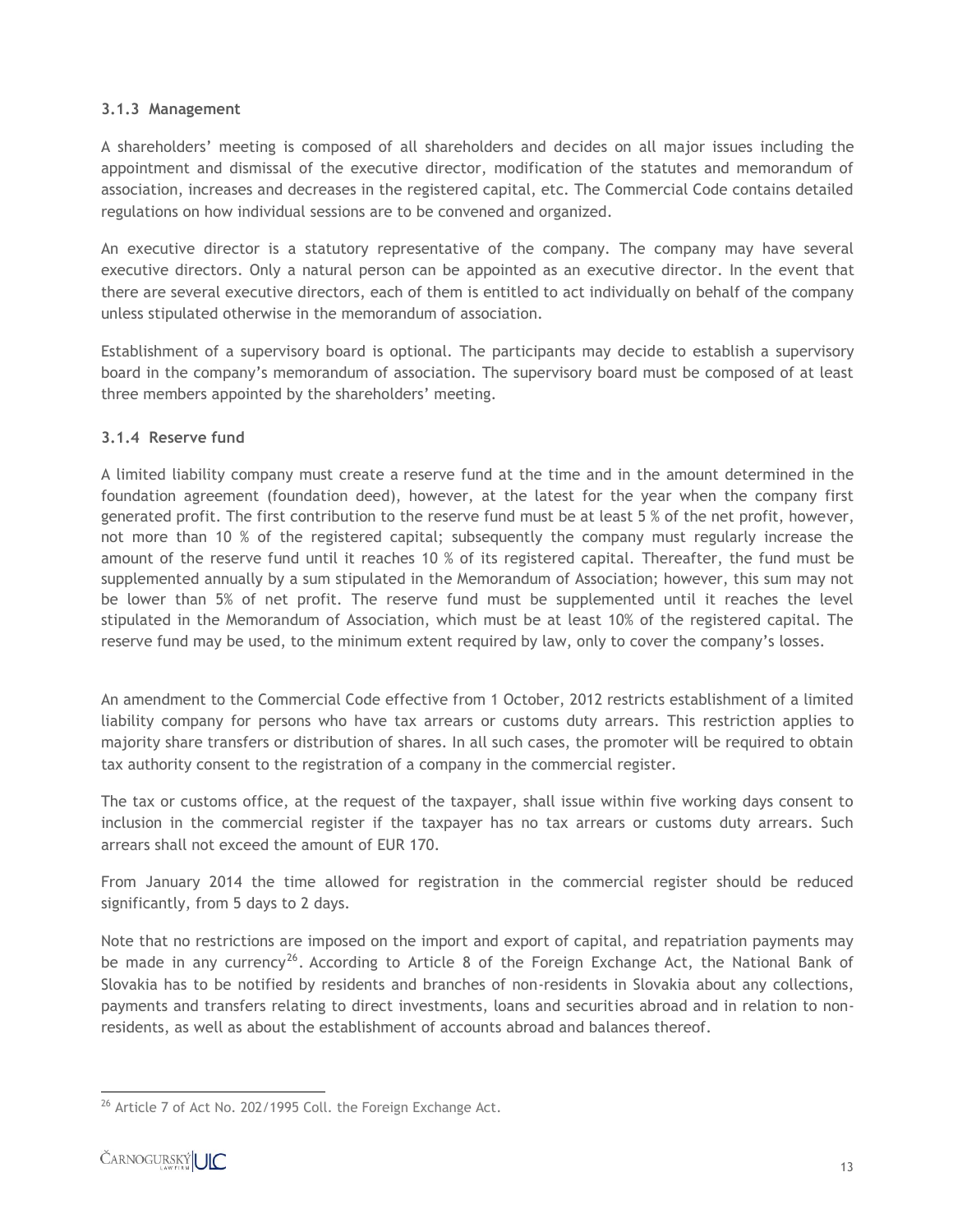Act No. 394/2012 Coll. on Restrictions on Cash Payments, which came into force on 1 January, 2013, prohibits cash payments exceeding EUR 5,000 and cash payments exceeding EUR 15,000 between individuals. The penalty for breaches of the law is EUR 150,000.

#### 3.2 JOINT STOCK COMPANY

A joint stock company has registered capital divided into shares with a specified nominal value. It can have any number of shareholders. The shareholders do not guarantee the liabilities of the company. The list of shareholders is kept by the Central Securities Depository. Joint stock companies can be public or private. Public joint-stock companies are companies whose shares are traded on the Stock Exchange or have been issued (in whole or part) at a public offering.

#### **3.2.1 Foundation**

Joint-stock companies (a.s.) may be founded by a single legal entity or by two or more individuals or legal entities (resident or non-resident). A joint-stock company may be public or private. A public joint-stock company is a company that has issued all or part of its shares through a public offer for subscription shares, or has had its shares accepted by the Stock Exchange to be traded on the securities market. The registered capital must be at least EUR 25,000. It must be fully issued and at least 30% paid upon incorporation. It must be fully paid up within a year of incorporation, or within the period specified in the articles of association. In the case of a single founder, a Founder's Deed must be drafted and signed. If two or more people found the company, they must conclude a Founding Agreement. These Founding Documents must be made in the form of a Notaries Deed and must be accompanied by the company's bylaws (Articles of Association). The company may be entered in the Commercial Register only once the founding General Meeting of shareholders has been held (if applicable), the company by-laws have been approved and members of the company's statutory bodies have been elected.

#### **3.2.2 Liability**

A joint-stock company is liable for breach of its obligations with its entire property. The shareholders are not liable for the obligations of the company. However, each shareholder is liable to the company to pay the issue rate of the subscribed shares. Members of the Board of Directors who have breached their duties shall be jointly and severally liable to compensate damage caused to the company. The right of the company to receive compensation for damage caused by the Members of the Board can be claimed directly by the creditors of the company if their receivables cannot be settled from the company's assets.

#### **3.2.3 Registered capital**

Stock may consist of either bearer shares or shares registered in a name. Shares can be issued either in book-entry form or in paper form. Registered shares can be issued in both forms, unlike bearer shares which can be issued only in book-entry form. Both are transferable.

The option to issue employee shares as a specific type of share is not allowed. When increasing the registered capital of the company, employees are able to acquire company shares for a lower price. Preference shares may be issued for up to a maximum of 50% of the registered capital. Non-voting preference shares may be also issued. Interest-bearing shares (whose yield is not related to the performance) are not permitted.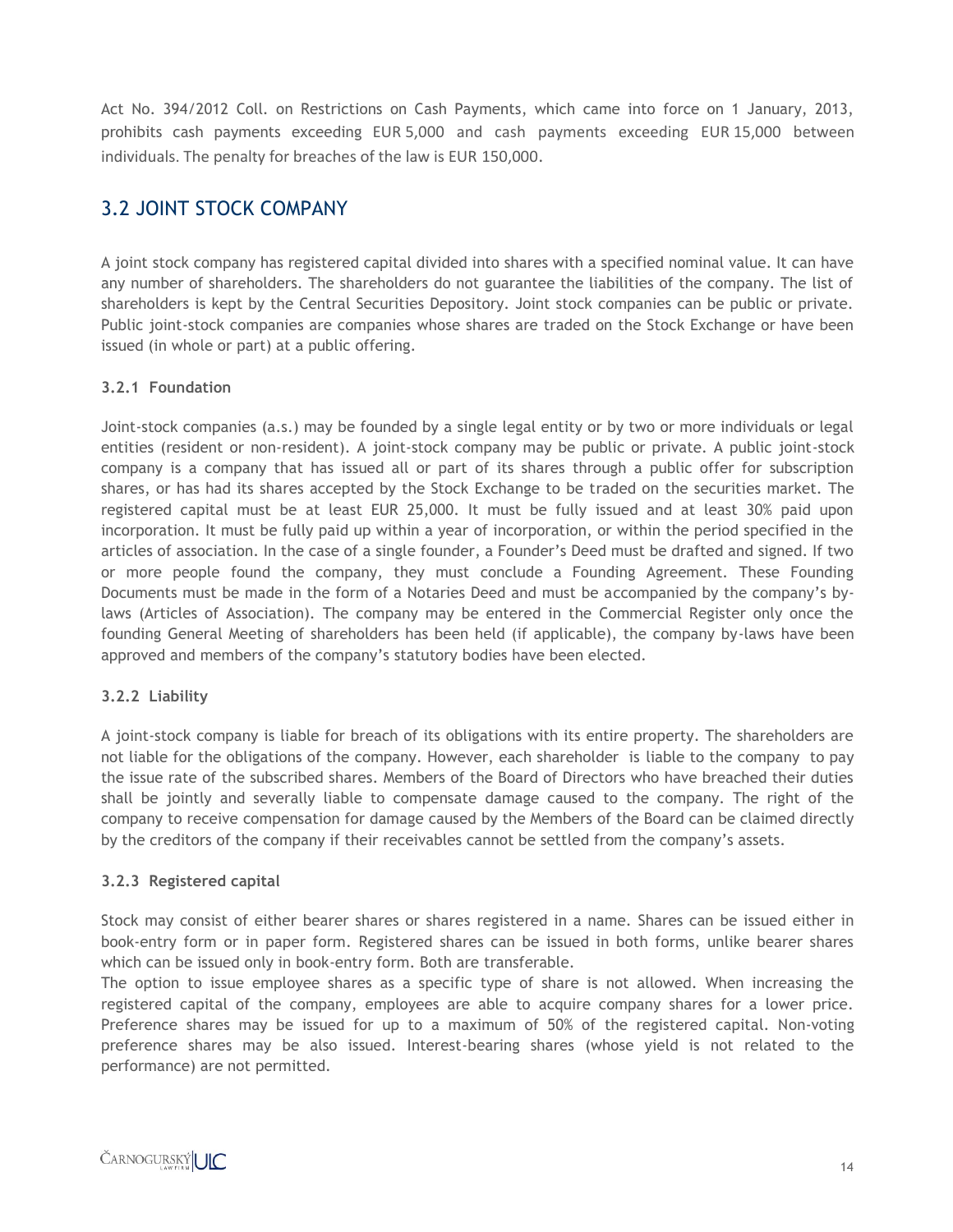#### **3.2.4 Management**

The company's major decisions are made by its shareholders at a general meeting and cannot be made outside of the general meeting. Unlike in the case of a limited liability company.The Supervisory Board is a mandatory corporate body that supervises the activities of the Board of Directors. A supervisory board must be established with at least three members (if the company has more than 50 employees they are entitled to nominate at least one third of the members of the Supervisory Board).

Responsibility for ensuring proper accounting and reporting procedures, and for the general management of the company's activities, is undertaken by the Board of Directors, which has the power to make decisions about all corporate matters except those reserved (by law or in the articles of association) for shareholders at general meetings or the supervisory board. Only a natural person can be a member of the Board of Directors.

#### **3.2.5 Special features**

- Minimum capital of EUR 25.000;  $\bullet$
- $\bullet$ Non-monetary contributions fully subscribed and at least 30% of monetary contributions paid up;
- An annual or extraordinary audit is required if at least two of the following conditions have been  $\bullet$ met for the last two years (turnover, assets and the number of employees);
- A Supervisory Board must be established;  $\bullet$
- $\bullet$ A Reserve fund is required on incorporation.

#### **3.2.6 Advantages**

- Shares can be publicly traded on the Stock Exchange;  $\bullet$
- Exists independently of its shareholders who are not liable for its debts and obligations;  $\bullet$
- More legal guarantees against the misuse of powers by the members of the Board;  $\bullet$
- The shareholder structure is not published in the Extract from the Commercial Register.  $\bullet$

#### **3.2.7 Disadvantages**

- More heavily regulated;
- Larger reserve fund and registered capital needed;  $\bullet$
- Must have a supervisory board with employee-elected members (if the company has more than 50  $\bullet$ employees).

#### 3.3 THE EUROPEAN COMPANY (SOCIETAS EUROPEA)

Council Regulation 2157/2001/EC provides the option to form a European Company SE, able to operate on a Europe-wide basis since 8 October 2004, and also the deadline for EU member states to implement the related Directive (2001/86/EC) on worker involvement in such SEs. An SE enables companies established in more than one member state to merge or create a joint venture or a holding company, and conduct their business activities throughout the EU on the basis of a single set of rules and a unified management and regulatory system. European companies are registered on the Commercial Register. A European company can be formed by merger, by the formation of a holding SE, by forming a subsidiary SE, or the transformation of a public limited liability company into a SE.Registration of the SE is subject to resolving the employee participation in the company bodies.The Council Regulation enables the transferring of the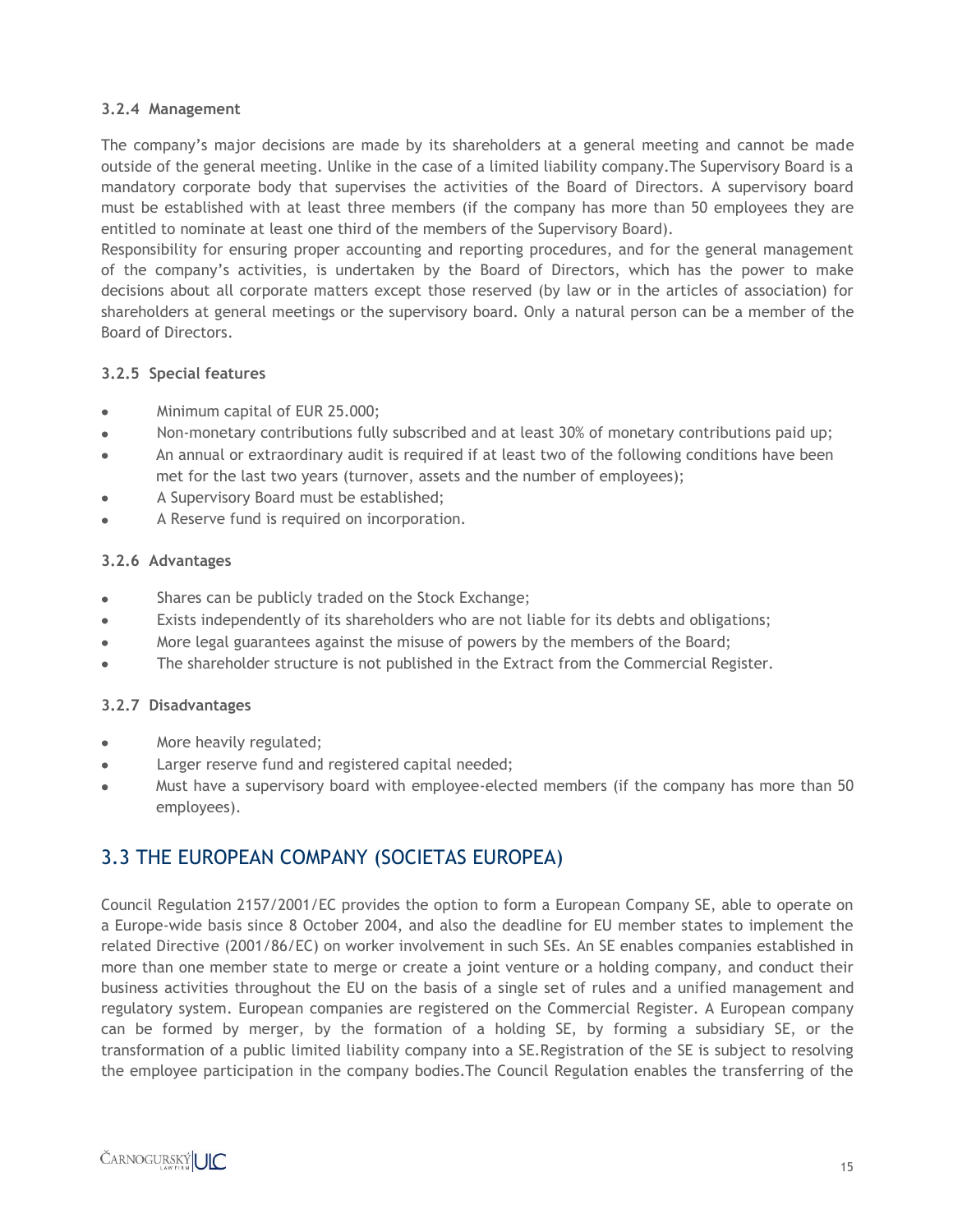SE's seat, without the company being wound-up or without creating a new legal entity. Such transfer of seat is not possible with other types of company. The minimum registered capital for an SE is EUR 120 000.

#### 3.4 ORGANISATIONAL UNIT OR BRANCH OFFICE OF A FOREIGN LEGAL ENTITY

A branch office is not a legal entity but an establishment acting on behalf of its founder and it must be registered with the Commercial Register. The branch office of a foreign company does not have a separate legal identity from its parent company, but has its own management (Director of a branch), accounting and tax requirements. The application for registration must be filed within 90 days following the establishment of the branch office and it is subject to registration fees. Assets of the branch office belong to the founder and are maintained in separate accounting books of the founder. The liability for the obligations of the branch office is borne by its founder. Head of the branch office, registered in the Commercial Register, is empowered to perform on behalf of the founder all legal acts concerning the branch. Also the founder of the branch is entitled to act on its behalf, if registered with the Commercial Register. The branch office does not create any mandatory registered capital.

#### **3.4.1 Suitable activities**

While Slovak law does not limit the activities of enterprises or branch offices of foreign entities, it does require that these offices fully list their planned activities in their application for entry in the Commercial Register. Only then may they engage in the activities registered in the Commercial Register.

#### **3.4.2 Management**

Entities establishing an enterprise or branch office must appoint a director (manager) to head the branch and register him/her in the Commercial Register. This person can be either a Slovak national or an expatriot with a valid long-term Slovak residence permit. Ex-patriots who are citizens of EU and OECD member states are not required to have long-term Slovak residence permits.

Branch offices of foreign entities are treated as other legal bodies under Slovak legislation.

#### **3.4.3 Registering a branch office**

Following documents are mandatory for successful registration of branch office:

- the Founding document of a foreign legal entity;
- $\bullet$ the Articles of a foreign legal entity, if received;
- the Decision of a foreign legal entity on the establishment of Representative office in the Slovak  $\bullet$ Republic;
- document demonstrating trade license to operate, to be entered in the Commercial Register as of business;
- the Certificate of registration of the foreign legal entity in a register or other record that contain the registration number, if the law of a foreign legal entity by which it is established makes registration compulsory;
- other documents which certify facts under special regulations.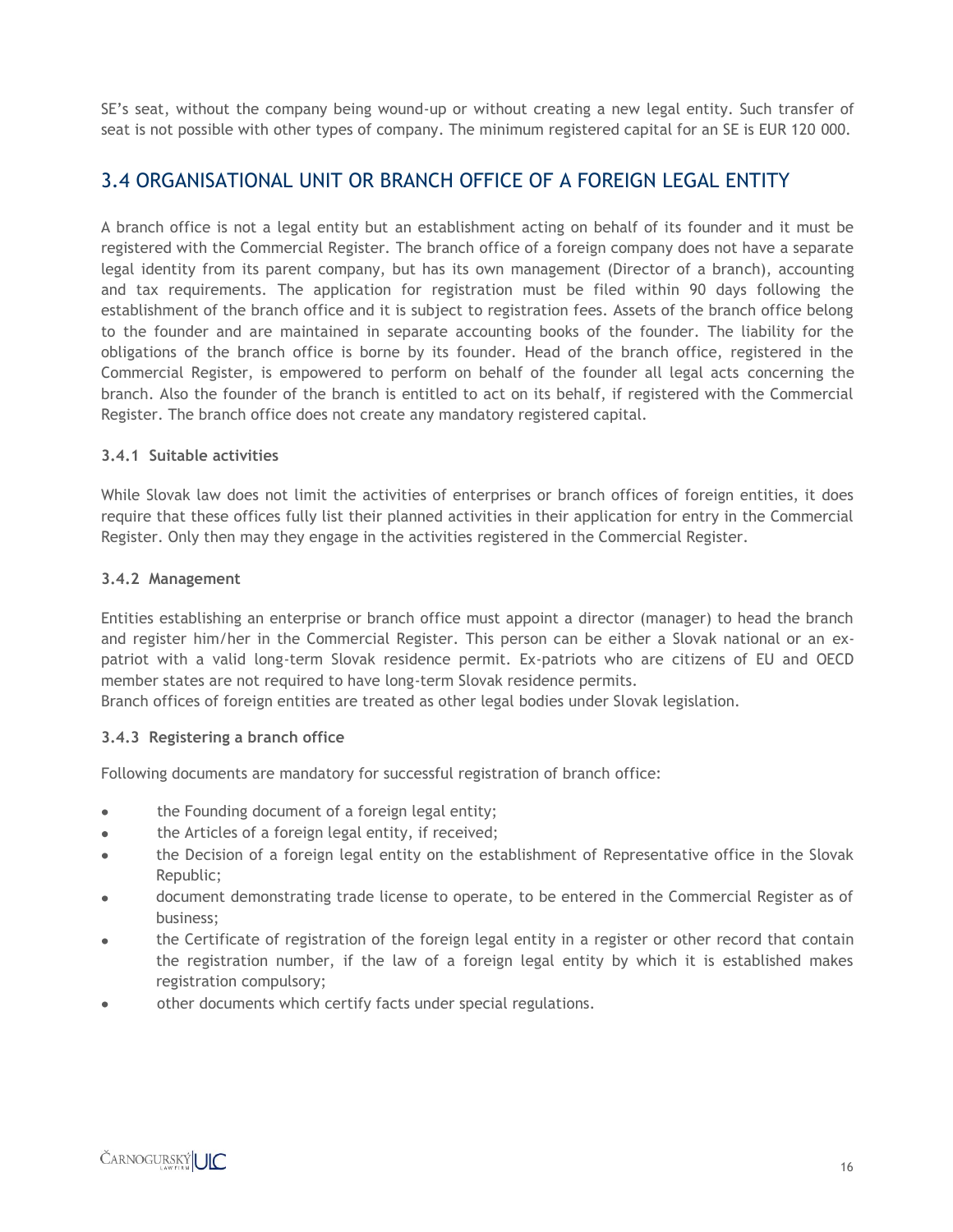#### 3.5 ESTABLISHING BUSINESS PREMISES

#### **3.5.1 Purchase of real estate**

The Roman principle of "superficies solo cedit" is not reflected in the Slovak legal system. As a result, land and buildings can be acquired separately by different entities.

The Civil Code specifies several possible ways of acquiring the title to real estate, such as a written contract, inheritance, the decision of a public authority, or by other means stipulated in the law. In most cases, real estate is acquired on the basis of a written contract. It is important to note that in the case of a written contract the title is acquired only upon constitutive registration in the Land Register. The registration procedure takes a minimum of 15 days.

Registration in the Land Register is binding unless proven otherwise. It is therefore possible for anybody to claim "real" ownership of a property, even though there is a valid registration of the title in the Land Register. To avoid any difficulties it is recommended that purchasers undertake a detailed due diligence of title transfers during the previous 10 years as this period corresponds to the 10-year ownership prescription period.

According to a general principle introduced as of May 1, 2004, by Article 19a par. 1 of the Foreign Exchange Act, foreign natural and legal persons may acquire real estate in the Slovak Republic without any limitations. The only exception applies to land that is owned solely by the Slovak Republic, and to agricultural and forest land. For citizens of other EU member states a 3-year transition period for acquisition of forest and agricultural land applies, i.e. the person is required to use the land 3 years prior to acquiring it, and, at the same time, must have obtained a residence permit.

#### **3.5.2 Lease of business premises**

Foreign natural and legal persons are not limited in their freedom to lease real estate in the Slovak Republic. Only lease contracts for more than five years are registered in the Land Register. It is important to stress that non-residential premises can only be leased for the purpose designated in the use permit.

#### **3.5.3 Construction and reconstruction**

According to Slovak law, structures may be erected only after the acquisition of a building permit issued by a competent building office (usually the municipal office in the territory in which the structure is going to be erected). Such a permit may be applied for by the owner of the land on which the structure will be built or by another person having special rights to the land resulting from a lease contract or easement.

The building procedure has three separate stages: zoning permit, building permit and use permit. Under certain conditions the zoning and building permits may be joined in a single procedure.<sup>27</sup>

During the zoning permit procedure, the Building Office considers whether a particular structure with generally defined parameters can be erected in a particular area. The zoning permit is issued on the basis of, and must comply with, the zoning plan prepared by the municipalities and state authorities. Other specific studies might be required by the Building Office before or during the procedure.

 $\overline{a}$  $^{27}$  Article 39a par. 4 of the Building Act; this applies in the case of minor construction and structures in areas where there is a zoning plan.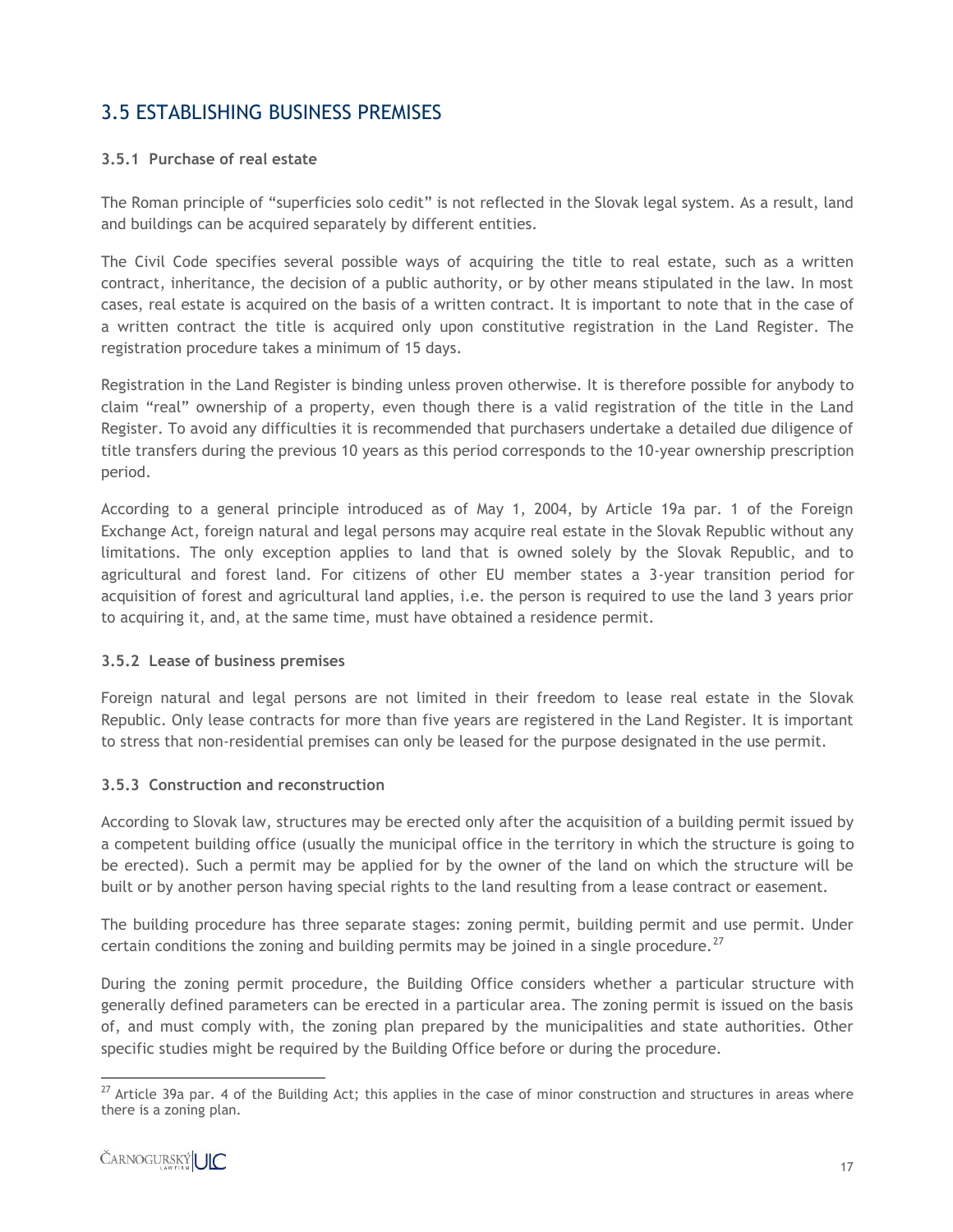In the building permit procedure the Building Office undertakes in-depth examination of the project documentation. Architectural designs are part of the project documentation and must fully comply with the zoning permit issued in the previous stage.

Note that before zoning and building permits are issued, the Building Office canvasses the opinions of a large number of diverse public authorities. If any of these authorities objects, it may significantly complicate the procedure. The procedure might further be complicated by objections and appeals from the owners of neighbouring land and buildings, as they are parties to the building permit procedure. Once a building permit is obtained, construction work may begin. After construction work is terminated, a use permit must be applied for. According to Slovak law, structures may not be used without a valid use permit. The entire zoning and building permit procedure takes approximately 6 to 12 months depending on different factors and possible complications.

If specific structures designated for the performance of activities could have significant impact on the environment, an Environmental Impact Assessment (EIA) may be required by the law.<sup>28</sup> An EIA is a fairly complicated administrative procedure and takes approximately 18 months. Please note that if an EIA is required by law, it is not possible to apply for a zoning permit without a final opinion, the final document issued at the end of an EIA.

## 4. CLOSING A BUSINESS\_\_\_\_\_\_\_\_\_\_\_\_\_\_\_\_\_\_\_.

#### 4.1 GENERAL OVERVIEW

The Commercial Code provides foreign investors who wish to terminate their business activities in the Slovak Republic with several exit mechanisms. The first and perhaps the easiest method is the transfer of business shares in the Slovak company to another legal or natural person. A foreign investor may also decide to dissolve the Slovak company with liquidation or without liquidation, depending on whether the company has any assets. Launching a bankruptcy procedure is also one of the options for dissolving a company. According to Article 68 par. 1 of the Commercial Code, a company ceases to exist on the date of its deletion from the Commercial Register of the competent district court.

As the Limited Liability Company is the most commonly used corporate form, exit mechanisms for this corporate form will be dealt with in the following chapters.

#### 4.2 TRANSFER OF BUSINESS SHARES

Unless stipulated otherwise in the memorandum of association, a shareholder may transfer his business share in a company to another shareholder of the same company only after the approval of a shareholders' meeting. Transfer of a business share to a third party is more complicated. According to Article 115 par. 2 of the Commercial Code, a shareholder may transfer his business share to a third party only if the memorandum of association allows such a transfer. It is therefore recommended that such a provision be taken into consideration when drafting the memorandum of association. A written contract is required and the signatures of the parties must be certified by a notary publicAn amendment to the Commercial Code,

 $\overline{a}$  $^{28}$  Act No. 24/2006 Coll. on Environmental Impact Assessment; the list of activities where an EIA is required can be found in Annex 8 of the act.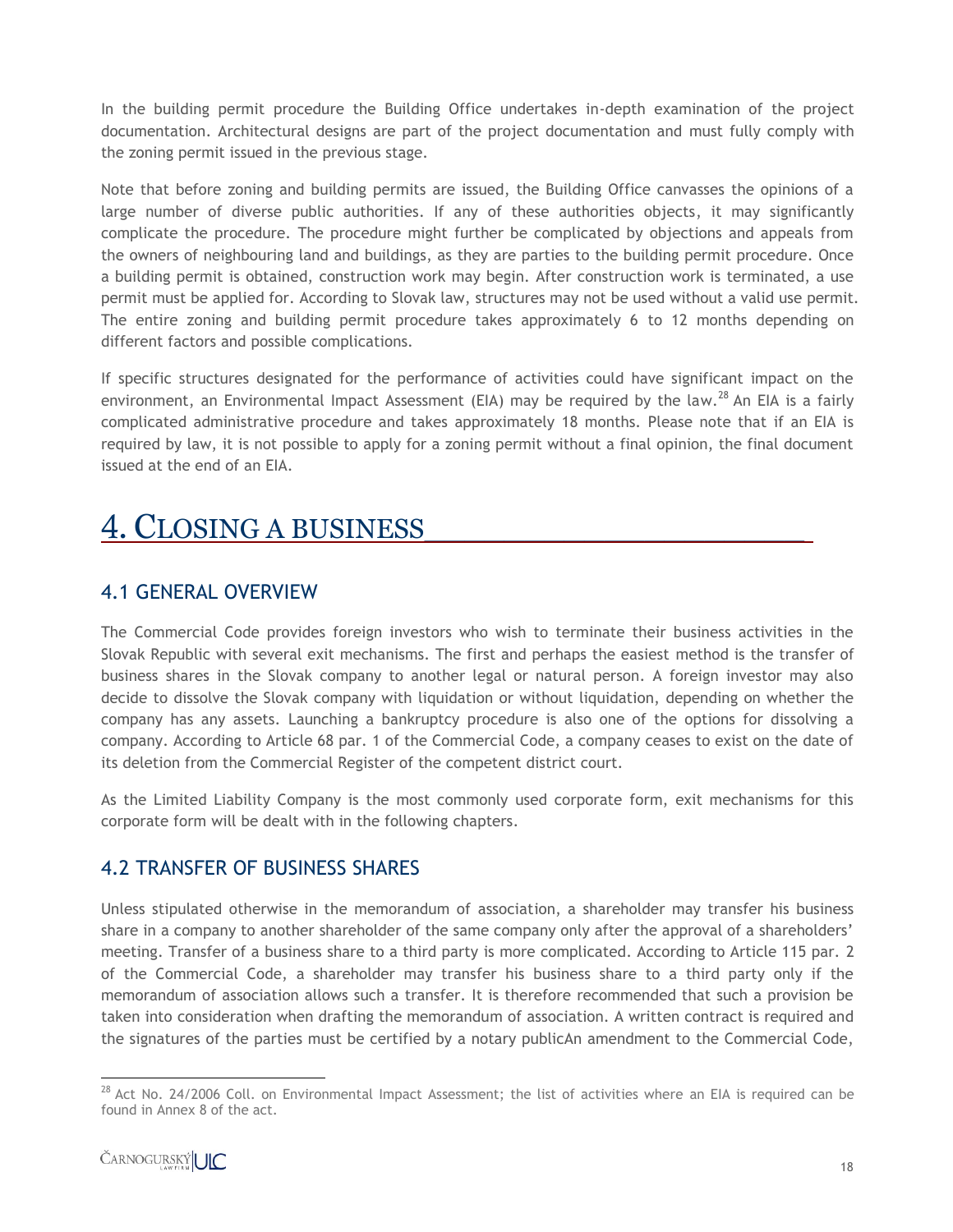effective from 1 of January 2013, introduced the obligation to substantiate an application for registration of change in the identity of a shareholder in the commercial register by a transfer of shares with the approval of the tax authorities. It does not apply if there is a transfer of shares resulting from the dissolution of the company without liquidation as a result of termination of the shareholders' participation or when there is a transfer of a minority share.

#### 4.3 DISSOLUTION OF A COMPANY

#### **4.3.1 Dissolution of a company without liquidation**

Dissolution of a company without liquidation takes place if the Slovak company does not have any assets. It should be noted that the company body can not voluntarily decide that the company has no assets and thereby dissolve the company without liquidation. Dissolution of the company without liquidation because of non-existence of assets that would be sufficient to pay the reasonable expenses and compensation for the performance of liquidation is possible only on the basis of a court decision.

Dissolution of a company without liquidation is also possible if an application for bankruptcy procedure was rejected due to lack of assets or there were no assets left in the Slovak company once the bankruptcy procedure was terminated. In this case the bankruptcy court submits a valid and effective bankruptcy decision to the competent district court, which subsequently deletes the company from the Commercial Register.

Dissolution of a company without liquidation is also possible if the assets and liabilities of the Slovak company were transferred to its legal successor. According to Article 69 of the Commercial Code, assets and liabilities are transferred to the legal successor in the case of a merger (in Slovak: *zlúčenie*), a takeover (in Slovak: *splynutie*) or a split (in Slovak: *rozdelenie*). In the case of a merger, the assets of one or more dissolved companies are transferred to another already existing company which becomes the legal successor of the dissolved companies. In the case of a take-over, the assets of at least two dissolved companies are jointly transferred to a newly established company which becomes the legal successor of the dissolved companies. In the case of a split, the assets of one or several dissolved companies are divided and transferred to several other companies. The law requires that draft merger contracts, takeover contracts and splits are approved by shareholders' meetings of the participating companies. An application for deletion of a dissolved company from the Commercial Register or an application for the registration of a merger, a take-over or a split in the Commercial Register must be submitted jointly by all participating companies.

#### **4.3.2 Dissolution of a company by liquidation**

Dissolution of a company by liquidation takes place if the assets of the company have not been transferred to its legal successor and there are no reasons for a bankruptcy procedure to be initiated. The main objective of liquidation is to settle all the economic relationships of a company in a definite way.

A company enters liquidation on the date of the adoption of its shareholders' decision to dissolve the company. The power to act on behalf of the company is transferred from the executive director to the liquidator appointed by the shareholders' meeting. The liquidator must notify all creditors of the company about the commencement of liquidation and must publish this information in the Commercial Bulletin together with a call for creditors to notify their claims against the company within a period of at least 3 months. Once the claims are satisfied, remaining assets are divided between the shareholders on the basis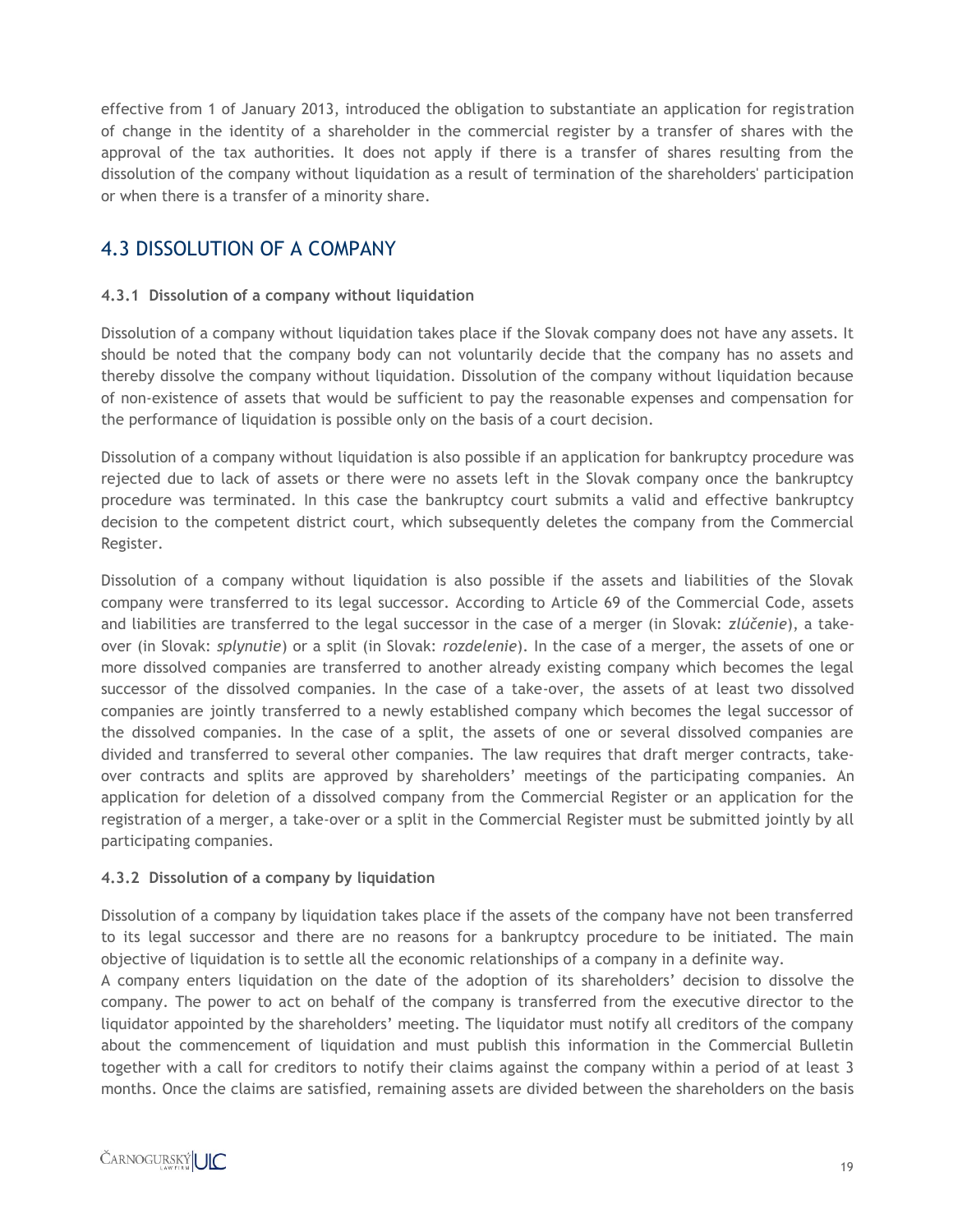of the shareholders' meeting resolution. Subsequently, the liquidator must apply for the deletion of the company from the Commercial Register before the relevant district court.

## 5. DISPUTE RESOLUTION\_\_\_\_\_\_\_\_\_\_\_\_\_\_\_\_\_\_\_\_.

#### 5.1 ARBITRATION

#### **5.1.1 Domestic arbitral awards**

In the Slovak Republic, arbitration is governed by the Arbitration Act<sup>29</sup>, which is based on the United Nations Commission on International Trade Law (UNCITRAL) Model Law of 1985.

According to the Arbitration Act, parties may agree in an arbitral clause to the contract or in an arbitration agreement to submit to arbitration all or any differences which have arisen or may arise between them in respect of a defined legal relationship, whether contractual or not. The law requires such an agreement to be in writing, under sanction of invalidity. The absence of a written agreement may be rectified by a joint declaration of the parties before the arbitration tribunal prior to the beginning of a procedure at the latest.

According to Article 1 par. 2 of the Arbitration Act, only disputes that can be resolved by a settlement before a court can be decided by arbitration. The law specifies disputes that are expressly excluded from arbitration, such as disputes arising in connection with the ownership and other proprietary rights concerning immovable property, the personal status of private persons, enforcement of judgments, and bankruptcy and restructuring procedures.

Arbitration is considered domestic if the arbitration procedure takes place in the Slovak Republic. An arbitration procedure can take place before one or more arbitrators appointed by the parties or before an arbitration tribunal.

Note that in the event of international differences, a domestic arbitration tribunal decides on the basis of the legal order agreed by the parties. However in the case of domestic differences, the arbitration tribunal always decides on the basis of the legal order of the Slovak Republic. The arbitration tribunal can decide on the basis of principles of equity only if this is expressly agreed by the parties.

An arbitration award has the same legal effects as a valid and effective court decision and can be executed under the same conditions. An arbitration award may be reviewed by another arbitrator (or other arbitrators) only if expressly agreed by the parties.

Opportunities for the parties to challenge an arbitration award before the courts are very limited. The reasons stipulated in law generally concern violation of basic procedural rules. The parties may not challenge the arbitral award before a court by arguing improper interpretation and application of the facts and law by the arbitrator.

#### **5.1.2 Foreign arbitral awards**

The Slovak Republic is a party to the Convention on the Recognition and Enforcement of Foreign Arbitral Awards signed on June 10, 1958, in New York (hereinafter the "New York Convention").<sup>30</sup> The recognition

 $\overline{\phantom{a}}$ <sup>29</sup> Act No. 244/2002 Coll. on Arbitration Procedure.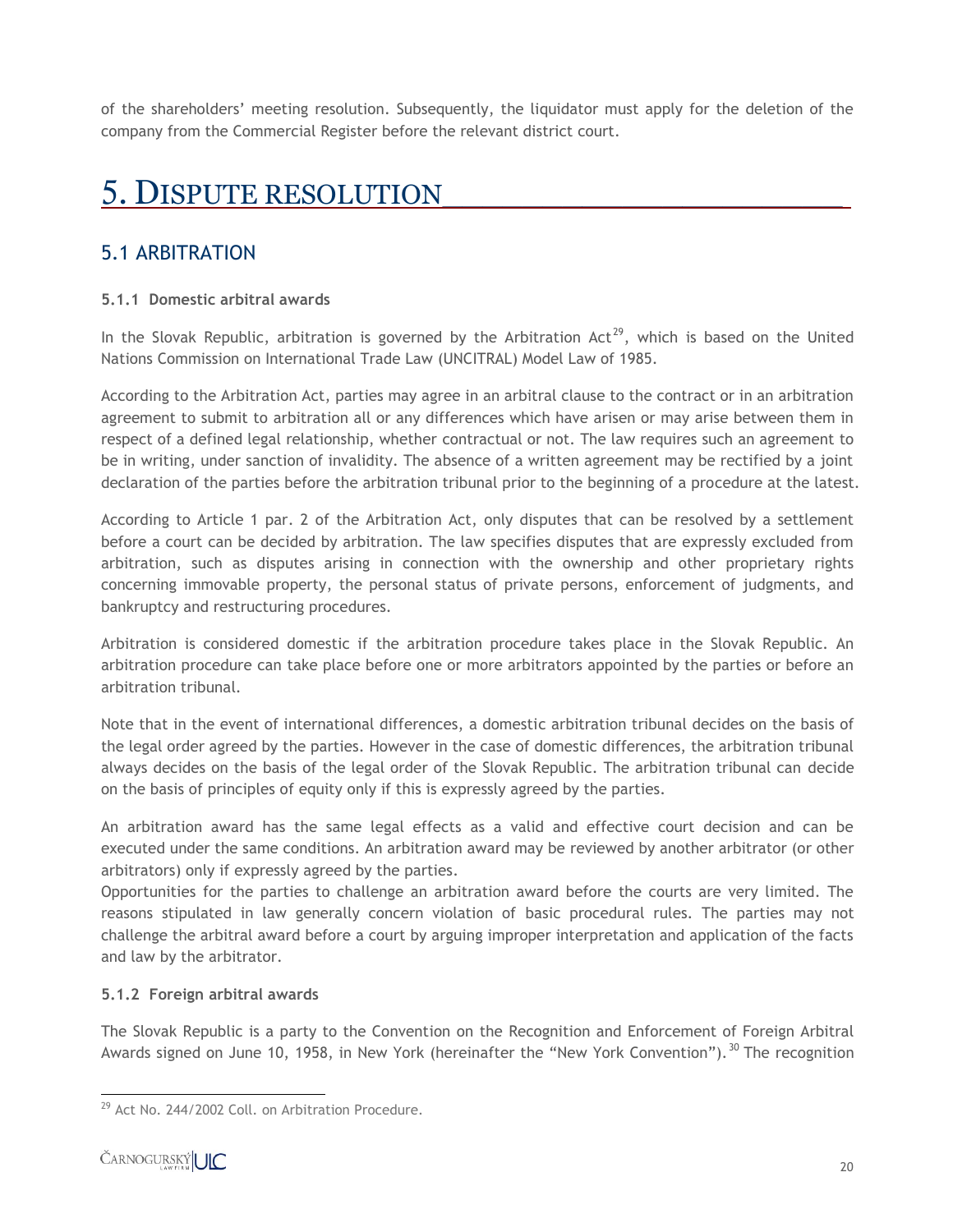and enforcement of foreign arbitral awards is also governed by the Arbitration Act. However, in the case of conflict the New York Convention prevails.

Please note that the Slovak Republic has adopted the reciprocity reservation previewed by Article 1 Clause 3 of the New York Convention and therefore the New York Convention is applied only to awards issued by other contracting states. The Slovak Republic also applies the New York Convention with respect to the enforcement of arbitral awards from non-contracting states provided that such states also apply the convention in relation to arbitral awards issued by the Slovak Republic.

An arbitral award is considered foreign if issued in a country other than the Slovak Republic. Foreign arbitral awards must be executed under the same conditions as domestic arbitral awards. No specific recognition decision is required and a foreign arbitral award is recognized simply by the competent execution court taking the award into consideration as if it were a domestic arbitral award. Provisions of the Arbitration Act on the refusal of recognition and enforcement of foreign arbitral awards correspond to those of Article V of the New York Convention.

#### 5.2 LITIGATION

The Slovak Republic has a two-level court system composed of the Supreme Court, 8 regional courts and 54 district courts and one Special Criminal Court. The court system is further supplemented by the Constitutional Court. Military courts were abolished as of March 1, 2009, and their competences were transferred to the general courts.



District courts are competent to try proceedings in the first instance. Regional courts hear cases as appellate courts and only certain specific cases as the court of first instance. The Supreme Court has the function of an appellate court and appellate review court. Being the supreme judicial body, the Supreme Court never acts as the court of first instance. Apart from civil matters the courts also decide on criminal matters.<sup>31</sup>

The civil procedure is governed by the Civil Code of Procedure.<sup>32</sup> Under the Civil Code of Procedure courts decide in civil, commercial, employment, family and economic disputes. They also review the lawfulness of decisions by administrative bodies. Cases tried by district courts and regional courts as courts of first instance are decided by a single judge. Cases tried by regional courts as appellate courts and by the Supreme Court are decided by panels of 3 or 5 judges. The Civil Code of Procedure distinguishes between

l  $30$  The New York Convention was published by the Order of the Ministry of Foreign Affairs under No. 74/1959 Coll. and become effective in the Czechoslovak Republic as of October 10, 1959.

 $31$  The criminal procedure is governed by Act No. 301/2005 Coll. the Criminal Procedure Code.

<sup>&</sup>lt;sup>32</sup> Act No. 99/1963 Coll. the Civil Procedure Code.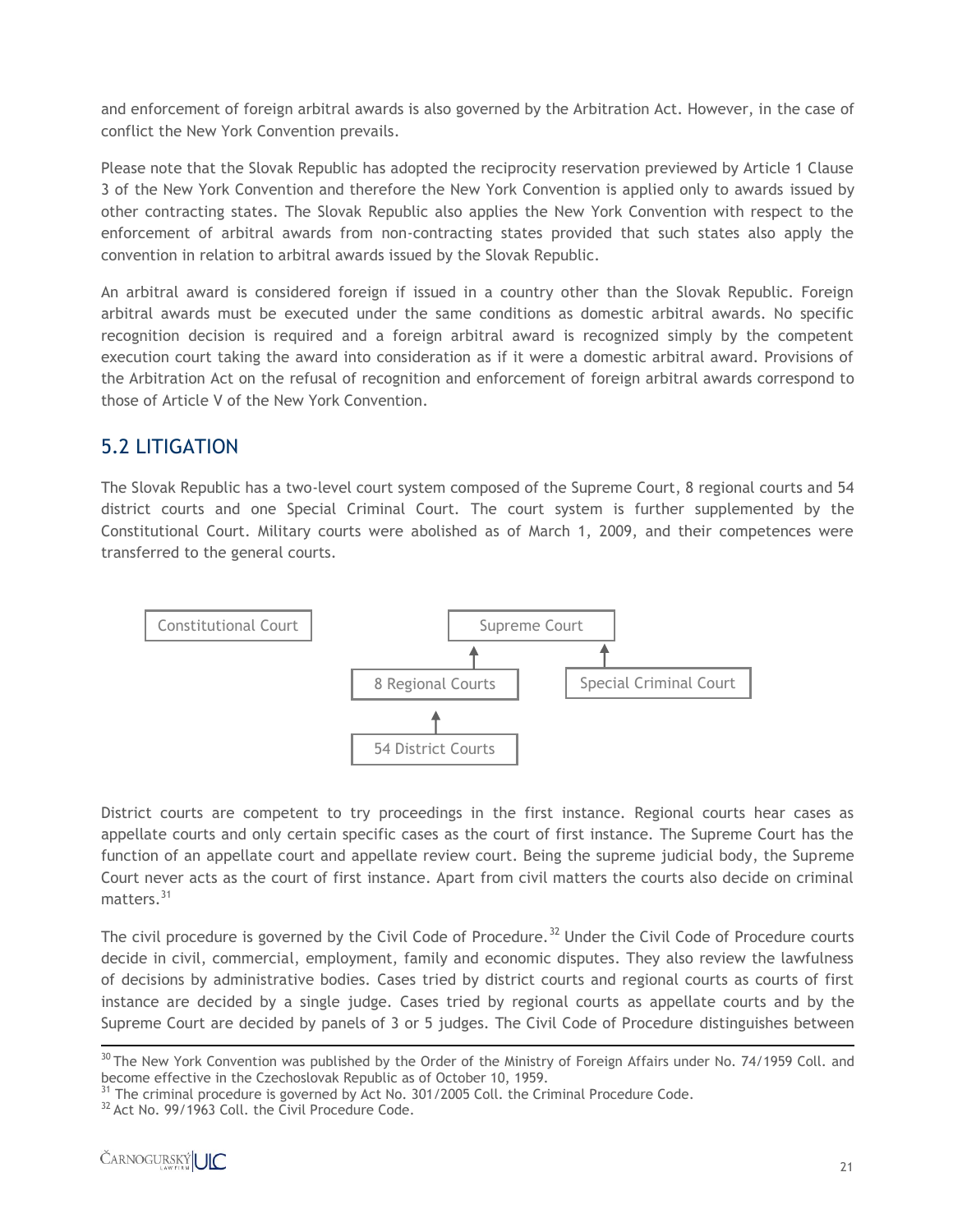an appeal as an ordinary remedy and extraordinary remedies such as appellate review, extraordinary appellate review and reopening of a case.

The civil procedure is usually a time-consuming process and may take up to several years. Serious delays may occur. Arbitration therefore often represents a faster and cheaper option. Note that apart from the court fee, the losing party in a case is also obliged to pay the attorney representation fees of the opposing party.

A new development in the Slovak justice system came into effect on 1 January 2012 and specifically applies to the publishing of judicial decisions. In the past, publication of court decisions was not obligatory but more of a right. The act of changing this right into an obligation created new opportunities to check the legality of judicial decisions, while preserving the rights guaranteed by the Constitution of the Slovak Republic.

The principle of public proceedings in the courts is nothing new in Slovak law, but until 2012 public proceedings were regarded as being only within the rights of people involved in such hearings. Public hearings provide greater confidence in the justice system among the public. This trust was reinforced previous year as a result of the obligation to publish final judgments referred to above. Disclosure will be provided by the Ministry of Justice of the Slovak Republic through its website.<sup>33</sup> All personal data will be anonymized to ensure the protection of personal data and privacy.<sup>34</sup>

## 6. CONCLUSION

Since the 1998 general election, the Slovak Republic has undertaken profound economic and social reforms in many areas, ranging from public finance to employment, education, health and social security. Since adopting these reforms, the Slovak Republic has become one of the fastest growing economies in the European Union.

The influx of foreign direct investment into the Slovak Republic has grown continuously since 2000, with many foreign investors only recently discovering Slovakia. Today the country is recognized as one of the most attractive investment destinations not only in the growing Central and Eastern European markets but in Europe as a whole.

 $\overline{a}$ <sup>33</sup> [http://www.justice.gov.sk/Stranky/Sudne-rozhodnutia/Sudne-rozhodnutia.aspx,](http://www.justice.gov.sk/Stranky/Sudne-rozhodnutia/Sudne-rozhodnutia.aspx)

<sup>&</sup>lt;sup>34</sup> Act No. 757/2004 Coll. on Courts.